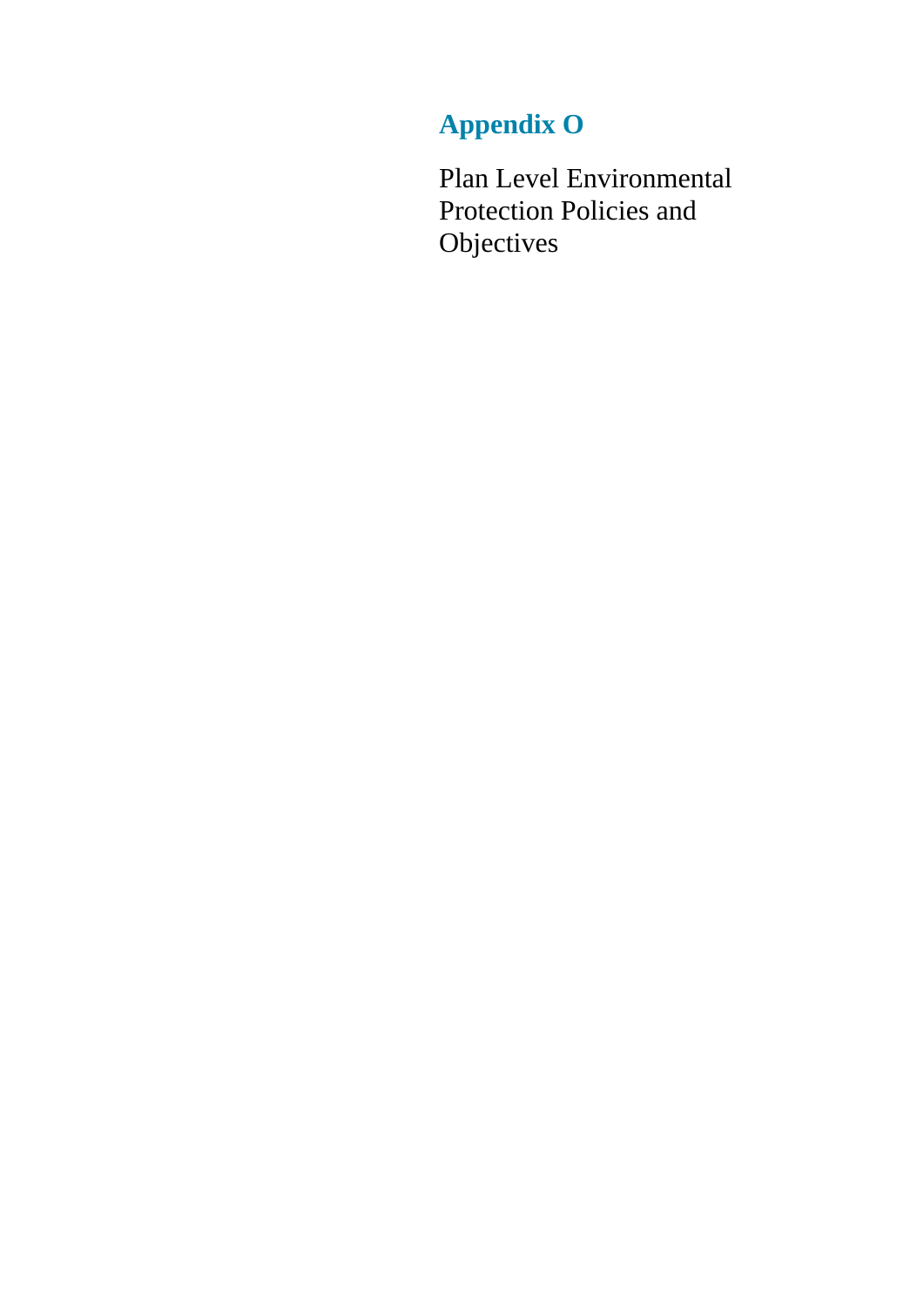## **O1**

This appendix lists the overarching Plan level environmental protection policies from the *Galway County Development Plan 2015-2021*, the *Galway City Council Development Plan 2017-2023*, the *Mayo County Development Plan 2014-2020* and the *Clare County Development Plan 2017-2023* referred to in this report. It also sets out how these relate to protecting European Sites through those policies and objectives.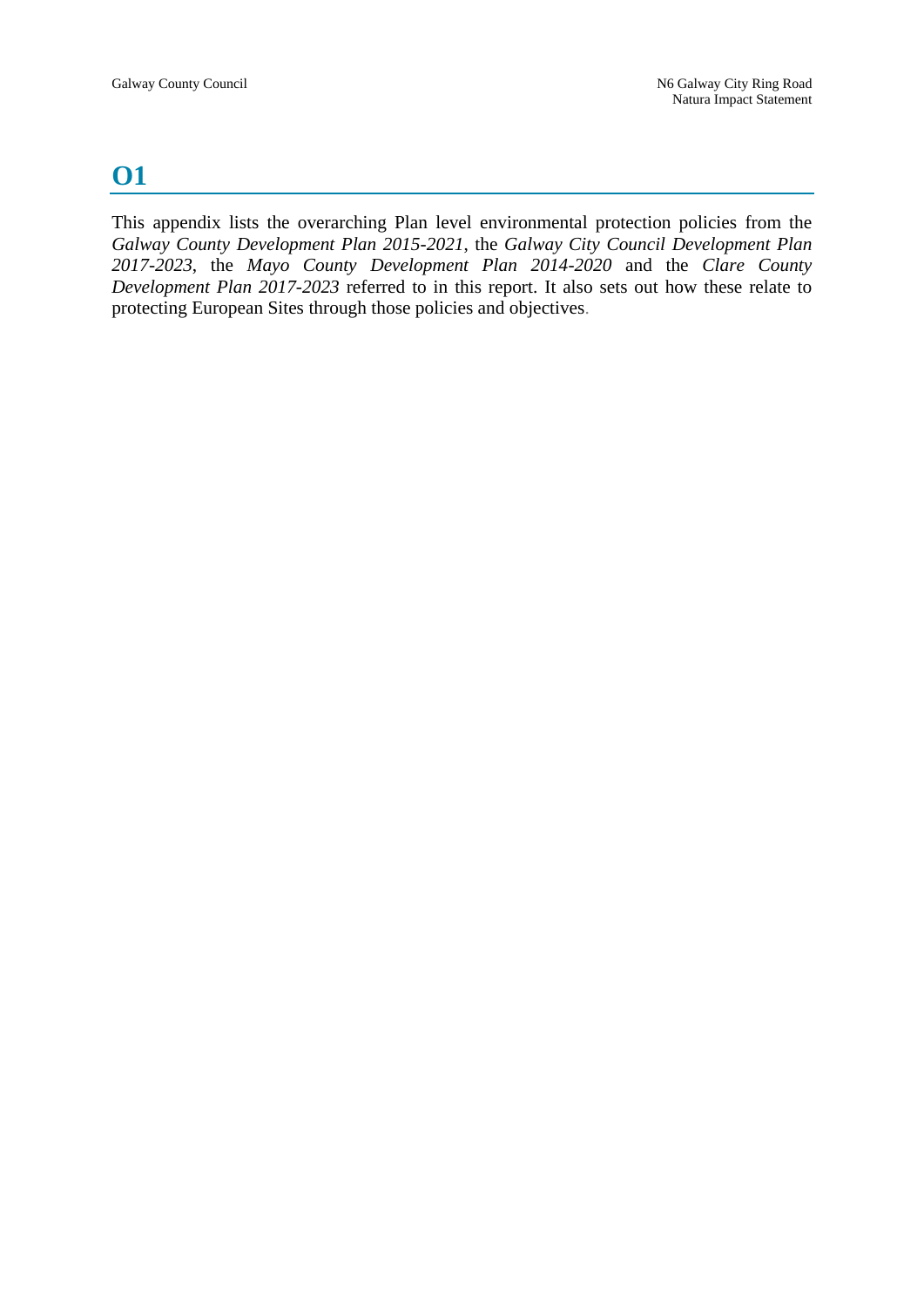**Table D-1: Environmental protection policies from the Galway City Council Development Plan 2017-2023 and how these relate to protecting European Sites from potential impacts**

| <b>Environmental Protection Policies</b>                                                                                                                                                                                                                                                                                                                                                                                                                                                                                                                                                                                                                                                                                                                                         | <b>Protection of European sites and Potential</b><br><b>Impact Pathways</b> |
|----------------------------------------------------------------------------------------------------------------------------------------------------------------------------------------------------------------------------------------------------------------------------------------------------------------------------------------------------------------------------------------------------------------------------------------------------------------------------------------------------------------------------------------------------------------------------------------------------------------------------------------------------------------------------------------------------------------------------------------------------------------------------------|-----------------------------------------------------------------------------|
| <b>Natural Heritage, Recreation and Amenity Aim</b><br>"To provide for a green network in the city that allows for the sustainable use, management and protection of natural<br>heritage, recreation amenity areas, parks and open spaces in an integrated manner. The green network will ensure the<br>protection of nature and provide for the enhancement and expansion of passive and active recreational opportunities. It will<br>be accessible to all and by sustainable modes of transport, where feasible. Ensure better integration of environmental and<br>natural resource considerations in the Development Plan through the SEA process and provide the highest level of<br>protection for European Sites, taking account of Article 6 of the Habitats Directive." | General protection of European sites via any<br>potential impact pathways   |
| <b>Natural Heritage, Recreation and Amenity Strategy</b><br>"Promote a green network for the city that allows for sustainable use, management and protection of natural heritage,<br>protected ecological sites, flora and fauna, recreation and amenity areas and parks in an integrated manner where it can be<br>demonstrated that there will be no adverse impacts on the integrity of European Sites and /or where the competent authority<br>has ascertained that the use of the site is in accordance with Article 6 of the Habitat Directive."<br>"Conserve, protect and enhance the designated and non-designated sites and natural habitats, while enabling the sustainable<br>development of the city."                                                               | General protection of European sites via any<br>potential impact pathways   |
| <b>Policy 4.1 Green Network</b><br>"Support sustainable use and management of areas of ecological importance, parks and recreation amenity areas and<br>facilities through an integrated green network policy approach in line with Galway City Recreation and Amenity Needs<br>Study, where it can be demonstrated that there will be no adverse impacts on the integrity of European Sites."                                                                                                                                                                                                                                                                                                                                                                                   | General protection of European sites via any<br>potential impact pathways   |
| <b>European Designated sites</b><br>"Plan and projects should consider DEHLG Guidance for Planning Authorities on Appropriate Assessment of Plans and<br>Projects in Ireland (2009) and potential impacts identified in the HDA of the City Development Plan relating to habitat loss<br>and fragmentation, water quality, disturbance and in combination effects."<br>"The policies and objectives of the City Development Plan have been drafted taking cognisance of Article 6 of the Habitats                                                                                                                                                                                                                                                                                | General protection of European sites via any<br>potential impact pathways   |
| Directive. All plans including lower tier plans and projects identified as having potential to adversely impact on European                                                                                                                                                                                                                                                                                                                                                                                                                                                                                                                                                                                                                                                      |                                                                             |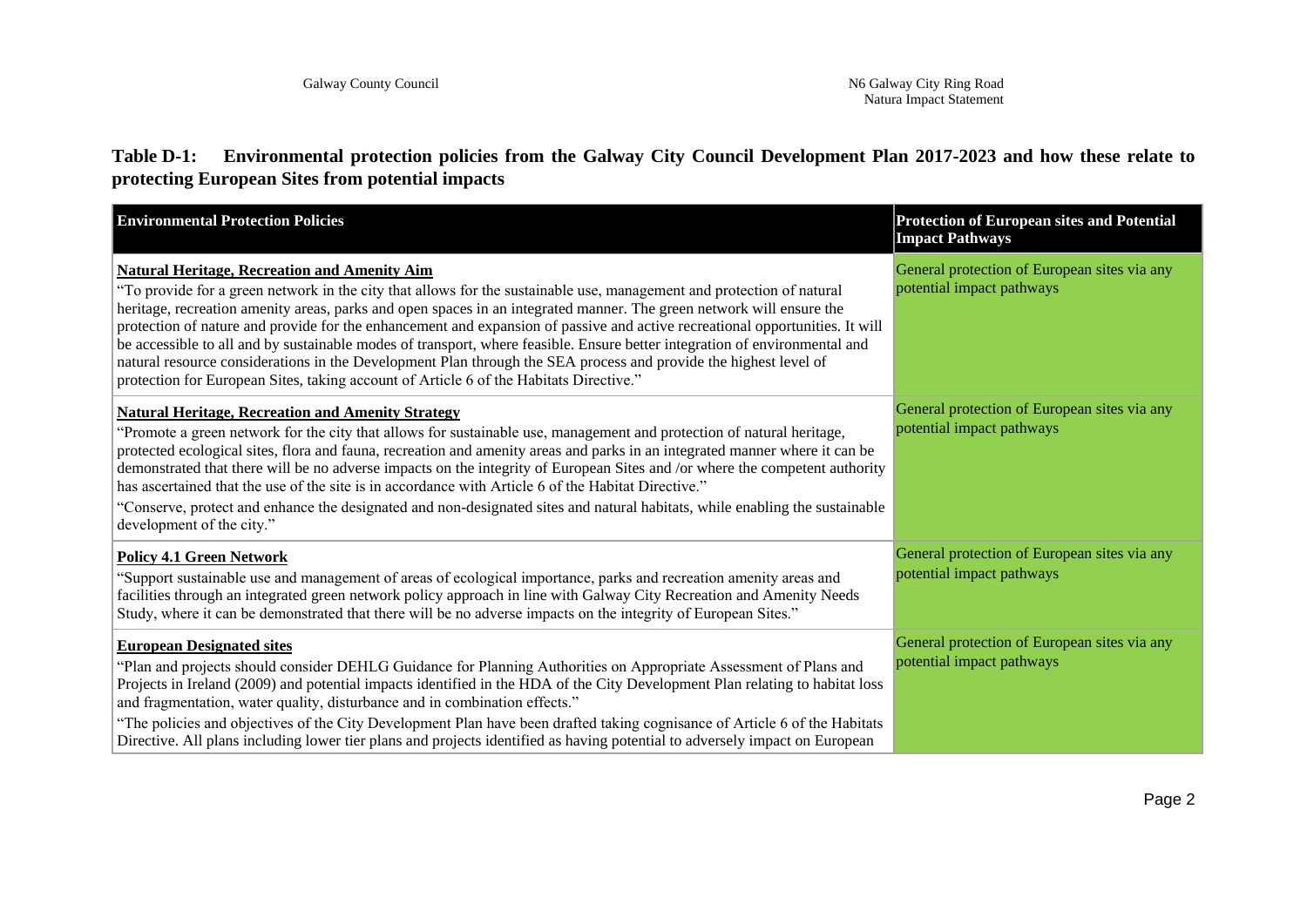| <b>Environmental Protection Policies</b>                                                                                                                                                                                                                                                                                                                                                                                                                                                                                                                                                                                                                                                                                                                                                    | <b>Protection of European sites and Potential</b><br><b>Impact Pathways</b>              |
|---------------------------------------------------------------------------------------------------------------------------------------------------------------------------------------------------------------------------------------------------------------------------------------------------------------------------------------------------------------------------------------------------------------------------------------------------------------------------------------------------------------------------------------------------------------------------------------------------------------------------------------------------------------------------------------------------------------------------------------------------------------------------------------------|------------------------------------------------------------------------------------------|
| sites are required to adhere to the requirements of the Habitats Directive, to ensure no adverse impact on the integrity of<br>European sites."                                                                                                                                                                                                                                                                                                                                                                                                                                                                                                                                                                                                                                             |                                                                                          |
| Policy 4.2 Protected Spaces: Sites of European, National and Local Ecological Importance<br>"Protect European sites that form part of the Natura 2000 network (including Special Protection Areas and Special Areas of<br>Conservation) in accordance with the requirements in the EU Habitats Directive (92/43/EEC), EU Birds Directive<br>(2009/147/EC) and associated national legislation. Ensure that plans or projects within the Plan area will only be authorised<br>and /or supported after the competent authority has ascertained based on scientific evidence, screening for appropriate<br>assessment and /or a Habitats Directive Assessment that:<br>1. The plan or project will not give rise to an adverse direct, indirect or secondary effect on the integrity of any    | Protection of European sites in considering and<br>consenting proposed plans or projects |
| European site (either individually or in combination with other plans or projects); or<br>The plan or project will have an adverse effect on the integrity of any European site (that does not host a<br>2.<br>priority natural habitat type/and or a priority species) but there are no alternative solutions and the plan or<br>project must nevertheless be carried out for imperative reasons of overriding public interest, including those of<br>a social or economic nature. In this case, it will be a requirement to follow procedures set out in legislation<br>and agree and undertake all compensatory measures necessary to ensure the protection of the overall<br>coherence of Natura 2000; or                                                                               |                                                                                          |
| The plan or project will have an adverse effect on the integrity of any European site (that hosts a natural<br>3.<br>habitat type and/or a priority species) but there are no alternative solutions and the plan or project must<br>nevertheless be carried out for imperative reasons for overriding public interest, restricted to reasons of human<br>health or public safety, to beneficial consequences of primary importance for the environment or, further to an<br>opinion from the Commission, to other imperative reasons of overriding public interest. In this case, it will be<br>a requirement to follow procedures set out in legislation and agree and undertake all compensatory measures<br>necessary to ensure the protection of the overall coherence of Natura 2000." |                                                                                          |
| "Protect, conserve and support the development of an ecological network throughout the city which will improve the<br>ecological coherence of the Natura 2000 network in accordance with Article 10 of the Habitats Directive."<br>"Protect Local Biodiversity Areas, wildlife corridors and stepping stones identified in the Galway City Habitat Inventory<br>2005 and Galway Biodiversity Action Plan 2014-2024 in supporting the biodiversity of the city and in the Council's<br>role/responsibilities, works and operations, where appropriate."                                                                                                                                                                                                                                      |                                                                                          |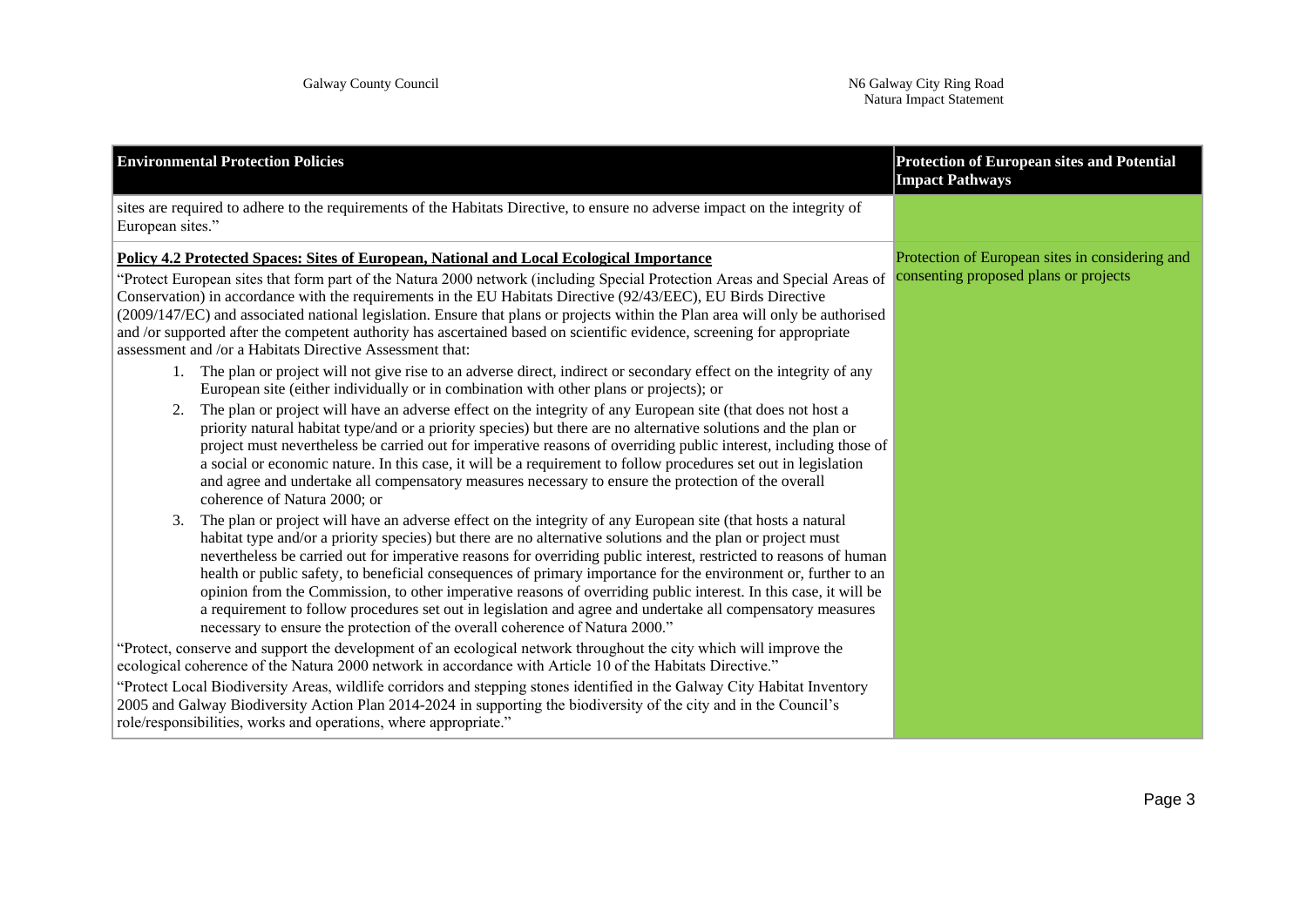| <b>Environmental Protection Policies</b>                                                                                                                                                                                                                                                                                                                                                                                                                                                                                                                                                                                                                                                                                                                                                                                                                                                                                                                                 | <b>Protection of European sites and Potential</b><br><b>Impact Pathways</b>                                                                                                                             |
|--------------------------------------------------------------------------------------------------------------------------------------------------------------------------------------------------------------------------------------------------------------------------------------------------------------------------------------------------------------------------------------------------------------------------------------------------------------------------------------------------------------------------------------------------------------------------------------------------------------------------------------------------------------------------------------------------------------------------------------------------------------------------------------------------------------------------------------------------------------------------------------------------------------------------------------------------------------------------|---------------------------------------------------------------------------------------------------------------------------------------------------------------------------------------------------------|
| "Encourage, in liaison with the NPWS, the sustainable management of features which are important for the ecological<br>coherence of network of European Sites and essential, by their linear or continuous nature or as stepping stones for the<br>migration, dispersal and genetic exchange of wild species."<br>"Ensure that plans and projects with the potential to have a significant impact on European Sites (cSAC's or SPA) whether<br>directly, indirectly or in combination with other plans or projects are subject to Appropriate Assessment under Article 6 of<br>the Habitats Directive (92/43 EEC) and associated legislation and guidelines to inform decision making."<br>"Protect the ecological integrity of Statutory Nature Reserves, refuges for fauna and Annex 1 Habitats."                                                                                                                                                                      |                                                                                                                                                                                                         |
| <b>Policy 4.3 Blue Spaces: Coast, Canals and Waterways</b><br>"Protect and maintain the integrity of the coastal environment and waterways by avoiding significant impacts and meeting<br>the requirements of statutory bodies, national and European legislation and standards."<br>"Conserve and protect natural conservation areas within the coastal area and along waterways and ensure that the range and<br>quality of associated habitats and the range and populations of species are maintained."<br>"Have regard to European and national best practice guidance when assessing development in or near coastal areas which is<br>likely to have significant effects on the integrity, defined by the structure and function, of any designated European Sites,<br>protected coastal and marine fauna and flora."<br>"Protect and maintain, where feasible, undeveloped riparian zones and natural floodplains along the River Corrib and its<br>tributaries." | General protection of European sites along the<br>coastline and waterways plus protection from<br>habitat degradation, and any associated species<br>impacts, as a result of effects on water quality   |
| <b>Policy 4.5.1 Community Spaces: Greenways and Public Rights of Way</b><br>"Provide controlled access and linkages into all parks/public open spaces, areas of natural heritage, including along<br>waterways, where it can be demonstrated that there will be no adverse impacts on the integrity of European Sites. Ensure<br>that paths and structures are constructed from suitable materials."                                                                                                                                                                                                                                                                                                                                                                                                                                                                                                                                                                     | Any potential impact pathways in the context of<br>the protection of European sites and<br>developing/managing access and connectivity<br>between public areas, natural heritage areas and<br>waterways |
| <b>Environment and Infrastructure Aim</b><br>"To secure a high quality, clean and healthy environment, while facilitating the sustainable development of the city, through<br>supporting the continued improvement and expansion of infrastructure services, including for water, drainage,<br>communication, energy and waste management facilities. To ensure that environmental protection is an integral part of the<br>development process within the city, by avoiding potential pollution at source and reducing environmental risks to the city                                                                                                                                                                                                                                                                                                                                                                                                                  | Protection of European sites from habitat<br>degradation, and any associated species impacts,<br>as a result of effects on surface water,<br>groundwater or air quality                                 |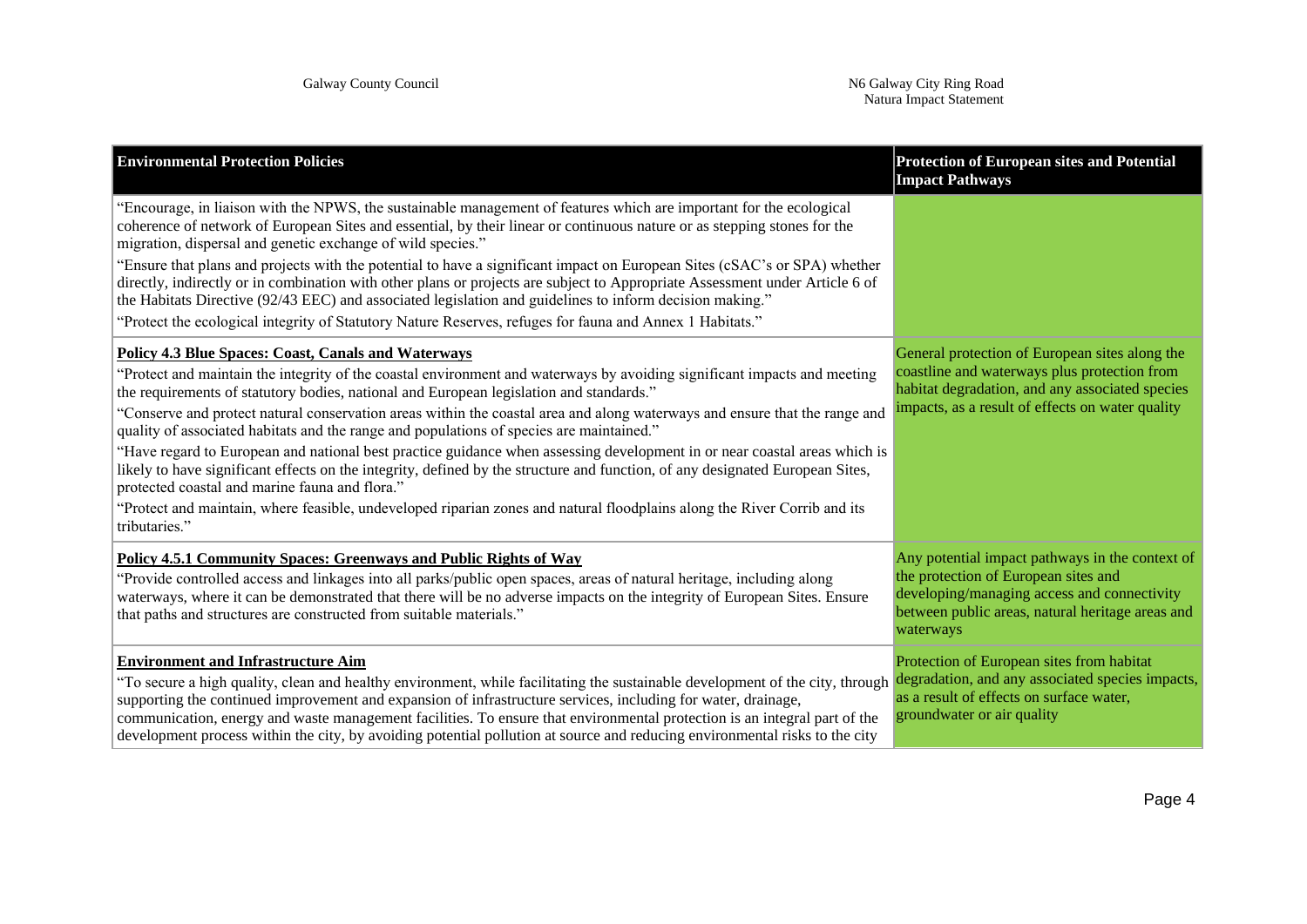| <b>Environmental Protection Policies</b>                                                                                                                                                                                                                                                                                                                                                                                                                                                                                                                                                                                                                                                                                                                                                                                                                                                                                                                                                                                                                                                                                                                                                                                                                                                                                                                                                                           | <b>Protection of European sites and Potential</b><br><b>Impact Pathways</b>                                                                                                       |
|--------------------------------------------------------------------------------------------------------------------------------------------------------------------------------------------------------------------------------------------------------------------------------------------------------------------------------------------------------------------------------------------------------------------------------------------------------------------------------------------------------------------------------------------------------------------------------------------------------------------------------------------------------------------------------------------------------------------------------------------------------------------------------------------------------------------------------------------------------------------------------------------------------------------------------------------------------------------------------------------------------------------------------------------------------------------------------------------------------------------------------------------------------------------------------------------------------------------------------------------------------------------------------------------------------------------------------------------------------------------------------------------------------------------|-----------------------------------------------------------------------------------------------------------------------------------------------------------------------------------|
| and its community. Address climate change and reduce greenhouse gas emissions by facilitating and promoting energy<br>efficiency, energy conservation and renewable energy sources."                                                                                                                                                                                                                                                                                                                                                                                                                                                                                                                                                                                                                                                                                                                                                                                                                                                                                                                                                                                                                                                                                                                                                                                                                               |                                                                                                                                                                                   |
| <b>Policy 9.3 Flood Risk Assessment</b><br>"Protect and maintain, where feasible, undeveloped riparian zones and natural floodplains along the River Corrib and its<br>tributaries."                                                                                                                                                                                                                                                                                                                                                                                                                                                                                                                                                                                                                                                                                                                                                                                                                                                                                                                                                                                                                                                                                                                                                                                                                               | Protection of European sites from any potential<br>impact pathway in the context of the River<br>Corrib and its hydrological regime/functioning                                   |
| <b>Specific Development Standards</b><br>11.28 Extract Industries/Quarries – "The operation of quarries can give rise to land use and environmental issues which<br>require to be mitigated and controlled in the planning process. The protection of residential dwellings, residential amenities,<br>natural amenities, the prevention of pollution, noise/vibration, traffic and the safeguarding of groundwater will be given<br>serious consideration. The Council will have regard to the DEHLG's Quarries and Ancillary Activities, Guidelines for<br>Planning Authorities, 2004 when assessing all quarry related proposals, in order to achieve more sustainable aggregates<br>development and to avoid and minimise adverse impacts on the environment. Particular constraint will be exercised for<br>sites in the vicinity of/in areas of residential settlements, areas of archaeological importance, recorded monuments,<br>European areas of ecological importance and other environmentally sensitive (designated) areas, unless it can clearly be<br>demonstrated that such quarries would not have significant adverse impacts on residential dwellings, amenities or the<br>environment. All developments should have regard to and comply with the Environmental Protection Agency's (EPA)<br>publication Environmental Management in the Extractive Industry (non-scheduled minerals), 2006." | Any potential impact pathways in the context of<br>the protection of European sites and consenting<br>proposed plans or projects related to the<br>extractives/quarrying industry |
| <b>Specific Development Standards</b><br>11.31 Natura Impact Assessment – "Under Article 6 of the Habitats Directive there is a requirement to establish whether,<br>in relation to plans and projects, appropriate assessment (AA) is required. If, following screening, it is considered that AA<br>is required then the proponent of the plan or project must prepare a Natura Impact Statement/Natura Impact Report. A plan<br>or project will only be authorised after the competent authority has ascertained, based on scientific evidence, Screening for<br>Appropriate Assessment, and a Stage 2 Appropriate Assessment where necessary, that:<br>(a) The plan or project will not give rise to significant adverse direct, indirect or secondary effects on the<br>integrity of any Natura 2000 site (either individually or in combination with other plans or projects); or<br>(b) The plan or project will have significant adverse effects on the integrity of any Natura 2000 (that does<br>not host a priority natural habitat type and/or a priority species) but there are no alternative solutions and                                                                                                                                                                                                                                                                                          | Protection of European sites in considering and<br>consenting proposed plans or projects                                                                                          |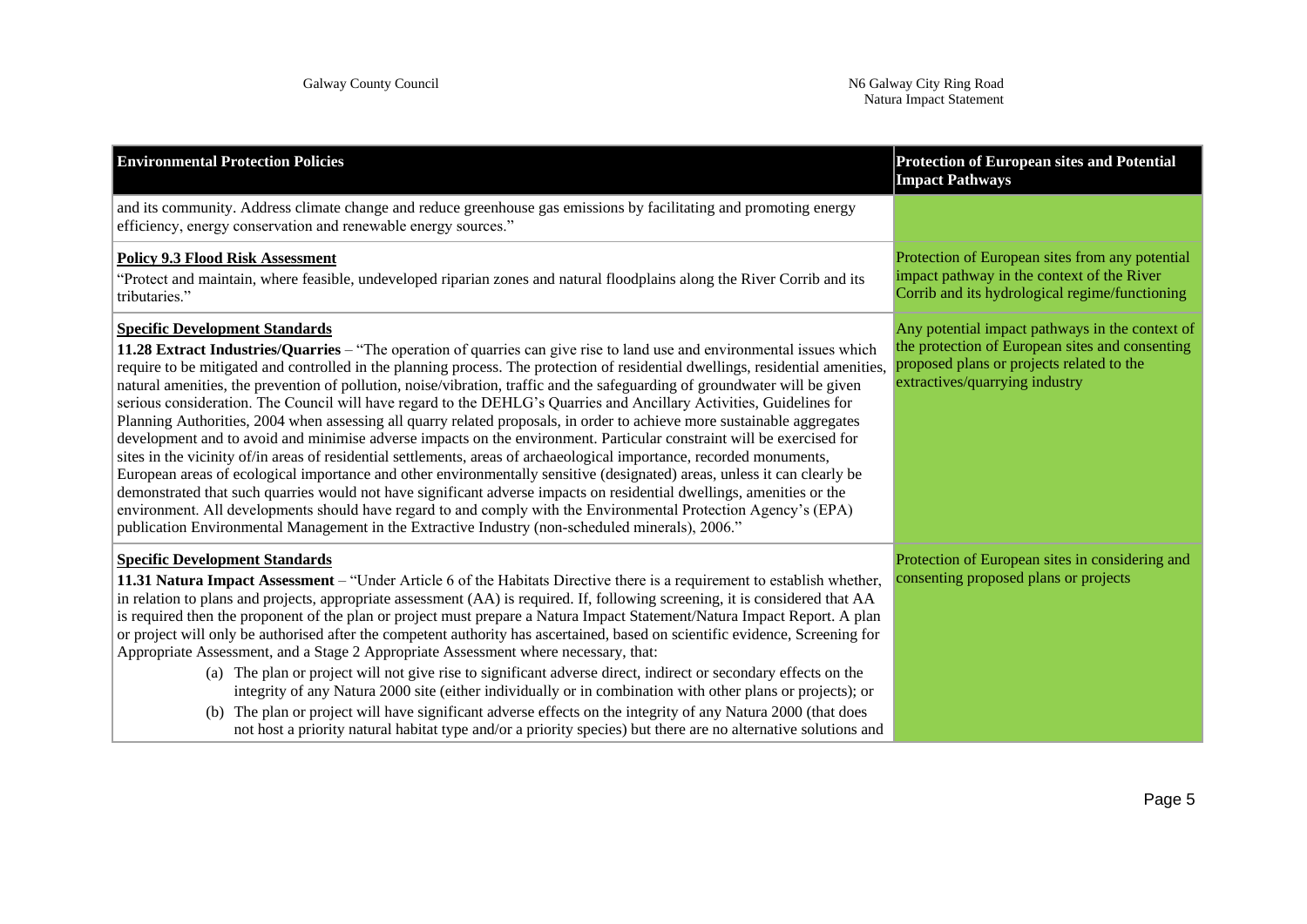| <b>Environmental Protection Policies</b>                                                                                                                                                                                                                                                                                                                                                                                                                                                                                                                                                                                                                                                                                                                                                                                                                                                                                                                                                                                                                                                                                                                                                       | <b>Protection of European sites and Potential</b><br><b>Impact Pathways</b>                                                                                |
|------------------------------------------------------------------------------------------------------------------------------------------------------------------------------------------------------------------------------------------------------------------------------------------------------------------------------------------------------------------------------------------------------------------------------------------------------------------------------------------------------------------------------------------------------------------------------------------------------------------------------------------------------------------------------------------------------------------------------------------------------------------------------------------------------------------------------------------------------------------------------------------------------------------------------------------------------------------------------------------------------------------------------------------------------------------------------------------------------------------------------------------------------------------------------------------------|------------------------------------------------------------------------------------------------------------------------------------------------------------|
| the plan or project must nevertheless be carried out for imperative reasons of overriding public interest –<br>including those of a social or economic nature. In this case, it will be a requirement to follow procedures<br>set out in legislation and agree and undertake all compensatory measures necessary to ensure the<br>protection of the overall coherence of Natura 2000; or<br>The plan or project will have a significant adverse effect on the integrity of any Natura 2000 site (that hosts a natural habitat<br>type and/or a priority species) but there are no alternative solutions and the plan or project must nevertheless be carried out<br>for imperative reasons for overriding public interest-restricted to reasons of human health or public safety, to beneficial<br>consequences of primary importance for the environment or, further to an opinion from the Commission, to other<br>imperative reasons of overriding public interest. In this case, it will be a requirement to follow procedures set out in<br>legislation and agree and undertake all compensatory measures necessary to ensure the protection of the overall coherence<br>of Natura 2000." |                                                                                                                                                            |
| <b>Policy 4.3 Blue Spaces: Coast, Canals and Waterways</b><br>"Support the implementation of the recommendations of the Western River Basin District – River Basin Management Plan<br>Water Matters (2009) and future plan in relation to the protection of water quality of surface waters, groundwater and<br>coastal waters."<br>"Ensure development and uses adhere to the principles of sustainable development and restrict any development or use,<br>which negatively impact on water quality."                                                                                                                                                                                                                                                                                                                                                                                                                                                                                                                                                                                                                                                                                        | Protection of European sites from habitat<br>degradation, and any associated species impacts,<br>as a result of effects on surface water or<br>groundwater |
| <b>Policy 9.6 Water Quality</b><br>"Support the actions of the Western River Basin District Management Plan 2009-2015 and future River Basin Management<br>Plan in order to promote and achieve a restoration of good status, reduce chemical pollution and prevent deterioration of<br>surface, coastal and groundwater quality, where appropriate."<br>"Protect the city's groundwater resource in accordance with the Groundwater Directive 2006/118/EC and the European<br>Communities Environmental Objectives (Groundwater) Regulations, 2010 (S.I. No. 9 of 2010) or any updated legislation<br>and ensure that any development, which threatens the quality of the city's groundwater is restricted."<br>"Minimise and control discharges to inland surface water bodies, groundwater and coastal waters to prevent water<br>pollution."                                                                                                                                                                                                                                                                                                                                               | Protection of European sites from habitat<br>degradation, and any associated species impacts,<br>as a result of effects on surface water or<br>groundwater |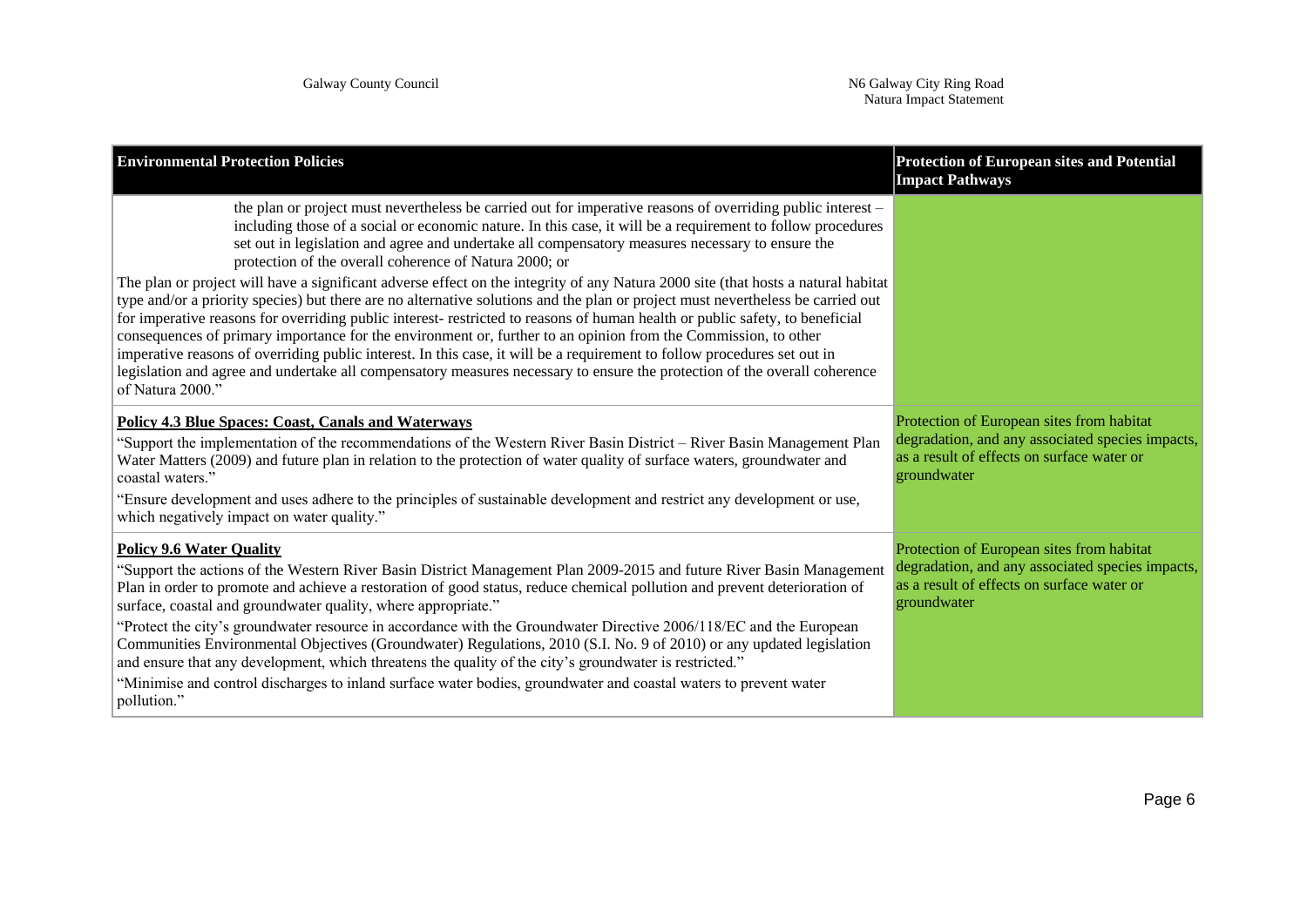| <b>Environmental Protection Policies</b>                                                                                                                                                                                                                                                                                                                                                                                                                                                                                                                                                      | <b>Protection of European sites and Potential</b><br><b>Impact Pathways</b>                                                                                |
|-----------------------------------------------------------------------------------------------------------------------------------------------------------------------------------------------------------------------------------------------------------------------------------------------------------------------------------------------------------------------------------------------------------------------------------------------------------------------------------------------------------------------------------------------------------------------------------------------|------------------------------------------------------------------------------------------------------------------------------------------------------------|
| <b>Policy 9.7 Water Services</b><br>"Provide a sustainable and effective wastewater drainage collection and treatment system capable of meeting the needs of<br>domestic, commercial, and industrial users in the city in partnership with Irish Water."<br>"Ensure that all new developments have and are provided with satisfactory drainage systems in the interests of public health<br>and to avoid the pollution of the ground and surface waters."                                                                                                                                     | Protection of European sites from habitat<br>degradation, and any associated species impacts,<br>as a result of effects on surface water or<br>groundwater |
| <b>Specific Development Standards</b><br>11.22 Water Quality – "Proposed developments, which include the storage and/or run-off of potential polluting<br>substances, such as oil and chemicals shall be accompanied with details and specifications, which indicate how risk of<br>pollution will be minimised by using best available practices. This shall also apply to the construction stage."                                                                                                                                                                                          | Protection of European sites from habitat<br>degradation, and any associated species impacts,<br>as a result of effects on surface water or<br>groundwater |
| <b>Environment and Infrastructure Strategy</b><br>"Protect and manage water resources effectively and improve coastal and fresh water quality."                                                                                                                                                                                                                                                                                                                                                                                                                                               | Protection of European sites from habitat<br>degradation, and any associated species impacts,<br>as a result of effects on surface water or<br>groundwater |
| <b>Policy 9.3 Flood Risk Assessment</b><br>"Protect and promote sustainable management and uses of water bodies and watercourses from inappropriate development,<br>including rivers, streams, associated undeveloped riparian strips, wetlands and natural floodplains."<br>"Ensure the use of SUDS, sustainable urban drainage systems, wherever practical, in the design of development to reduce<br>the rate and quantity of surface water run-off."                                                                                                                                      | Protection of European sites from habitat<br>degradation, and any associated species impacts,<br>as a result of effects on surface water or<br>groundwater |
| Policy 9.8 Sustainable Urban Drainage Systems (SUDS)<br>"Ensure the use of Sustainable Urban Drainage Systems (SUDS) and sustainable surface water drainage management,<br>wherever practical in the design of development to enable surface water run-off to be managed as near to its source as<br>possible and achieve wider benefits such as sustainable development, water quality, biodiversity and local amenity."<br>"Proposals for Sustainable Urban Drainage Systems (SUDS) should include provisions for the long term management,<br>operation and maintenance of these systems." | Protection of European sites from habitat<br>degradation, and any associated species impacts,<br>as a result of effects on surface water or<br>groundwater |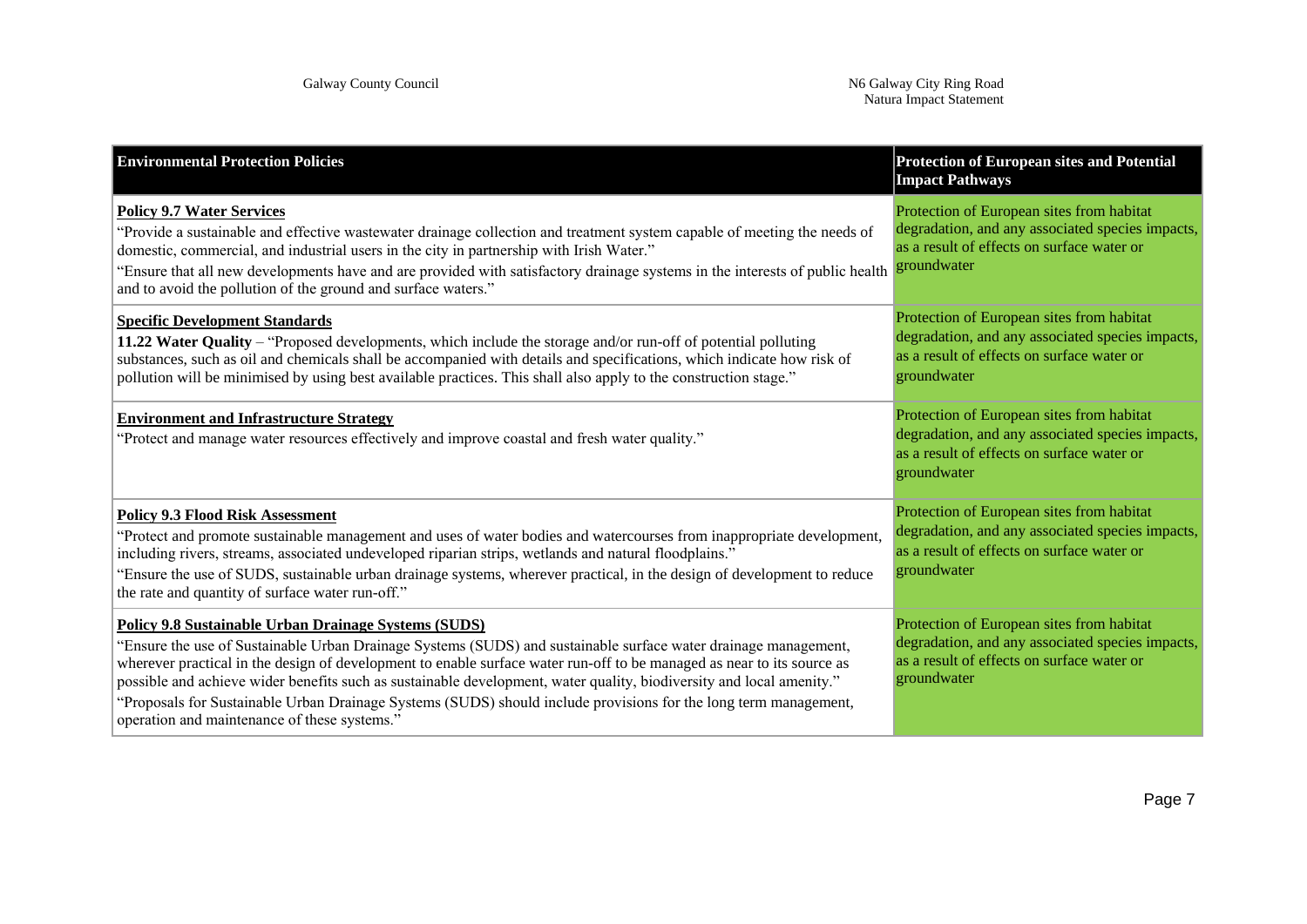| <b>Environmental Protection Policies</b>                                                                                                                                                                                                                                                                                                                                                                                                                                                                                        | <b>Protection of European sites and Potential</b><br><b>Impact Pathways</b>                                                                                                                                         |
|---------------------------------------------------------------------------------------------------------------------------------------------------------------------------------------------------------------------------------------------------------------------------------------------------------------------------------------------------------------------------------------------------------------------------------------------------------------------------------------------------------------------------------|---------------------------------------------------------------------------------------------------------------------------------------------------------------------------------------------------------------------|
| <b>Policy 9.10 Air Quality and Noise</b><br>"Maintain air quality to a satisfactory standard by regulating and monitoring atmospheric emissions in accordance with EU<br>policy directives on air quality and Ambient Air Quality and Cleaner Air for Europe (CAFÉ) Directive (2008/50/EC), by<br>promoting and supporting initiatives to reduce air pollution and by increasing the use of sustainable transport modes and<br>developing urban woodland, encouraging tree planting, conserving and creating green open space." | Protection of European sites from habitat<br>degradation, and any associated species impacts,<br>as a result of effects on air quality                                                                              |
| Policy 4.2 Protected Spaces: Sites of European, National and Local Ecological Importance<br>"Support and implement measures to control and manage alien/invasive species, where appropriate."                                                                                                                                                                                                                                                                                                                                   | Protection of European sites from habitat<br>degradation, and any associated species impacts,<br>as a result of introducing/spreading non-native<br>invasive species                                                |
| Policy 4.2 Protected Spaces: Sites of European, National and Local Ecological Importance<br>"Protect and conserve rare and threatened flora and fauna and their key habitats, (wherever they occur) listed on Annex I<br>and Annex IV of the EU Habitats Directive (92/43EEC) and listed for protection under the Wildlife Acts 1976-2000."                                                                                                                                                                                     | Protection of European sites from any potential<br>impact pathway in the context of Annex I and<br><b>Annex IV species</b>                                                                                          |
| <b>Policy 4.3 Blue Spaces: Coast, Canals and Waterways</b><br>"Ensure that development does not have a significant adverse impact, incapable of satisfactory mitigation, on protected<br>species."                                                                                                                                                                                                                                                                                                                              | Protection of European sites from any potential<br>impact pathway in the context of protected<br>species (i.e. QI species of cSACs and/or SCI<br>species of SPAs)                                                   |
| <b>Policy 4.3 Blue Spaces: Coast, Canals and Waterways</b><br>"Ensure the protection of the River Corrib as a Salmonid River, where appropriate."                                                                                                                                                                                                                                                                                                                                                                               | Protection of European sites from any potential<br>impact pathway in the context of the River<br>Corrib and its role in supporting Atlantic salmon<br>(QI of both Lough Corrib cSAC and Galway<br>Bay Complex cSAC) |
| <b>Policy 4.6.2 Open Spaces: Agricultural Lands</b><br>"Prevent developments which could cause environmental pollution or injury to general amenities.                                                                                                                                                                                                                                                                                                                                                                          | Protection of European sites from habitat<br>degradation, and any associated species impacts,                                                                                                                       |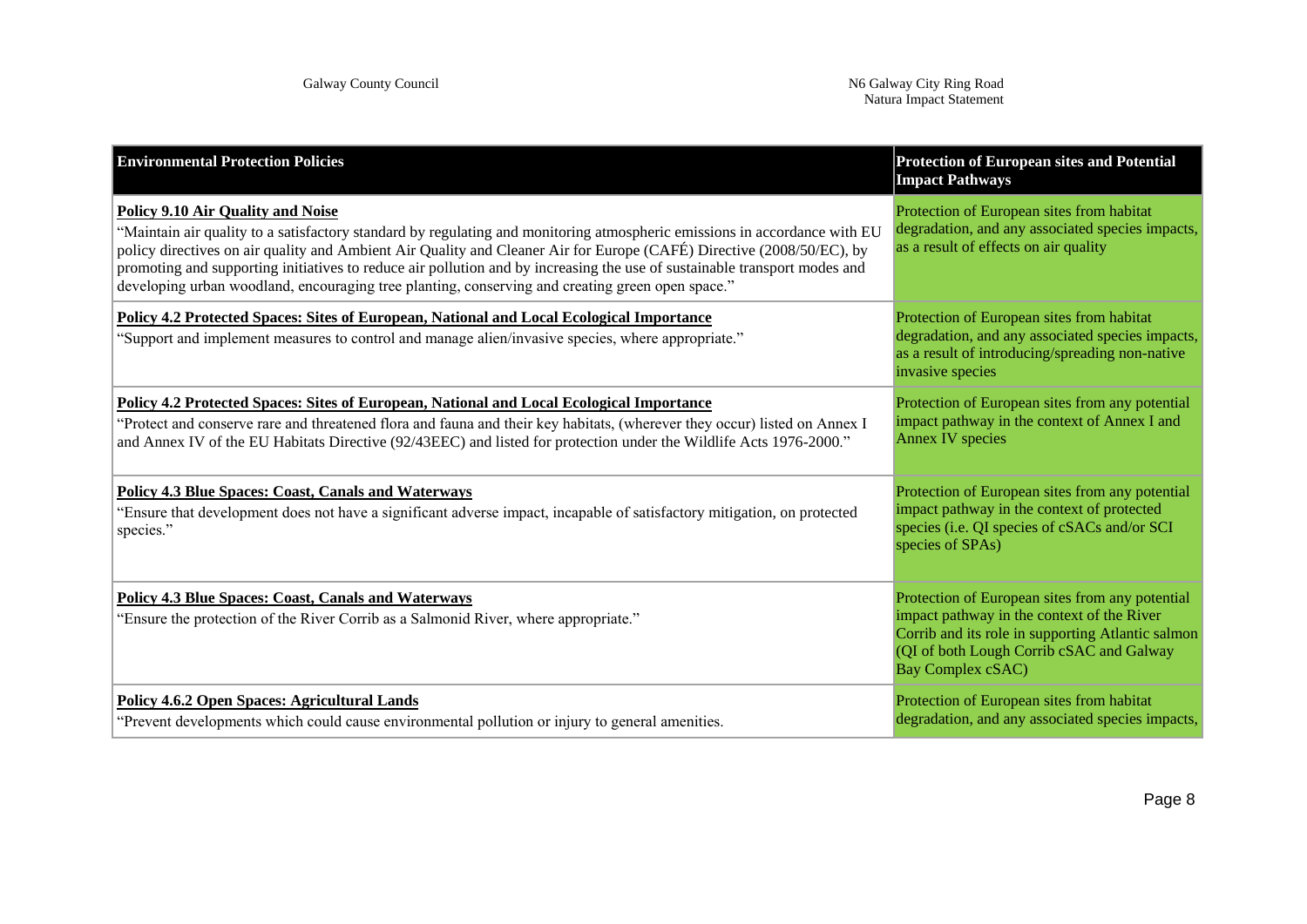Galway County Council N6 Galway City Ring Road Natura Impact Statement

| <b>Environmental Protection Policies</b>                                                                             | <b>Protection of European sites and Potential</b><br><b>Impact Pathways</b> |
|----------------------------------------------------------------------------------------------------------------------|-----------------------------------------------------------------------------|
| Ensure agricultural development complies with the measures set out in the Western River Basin Management Plan (2009) | as a result of effects on surface water or                                  |
| and future plans."                                                                                                   | groundwater                                                                 |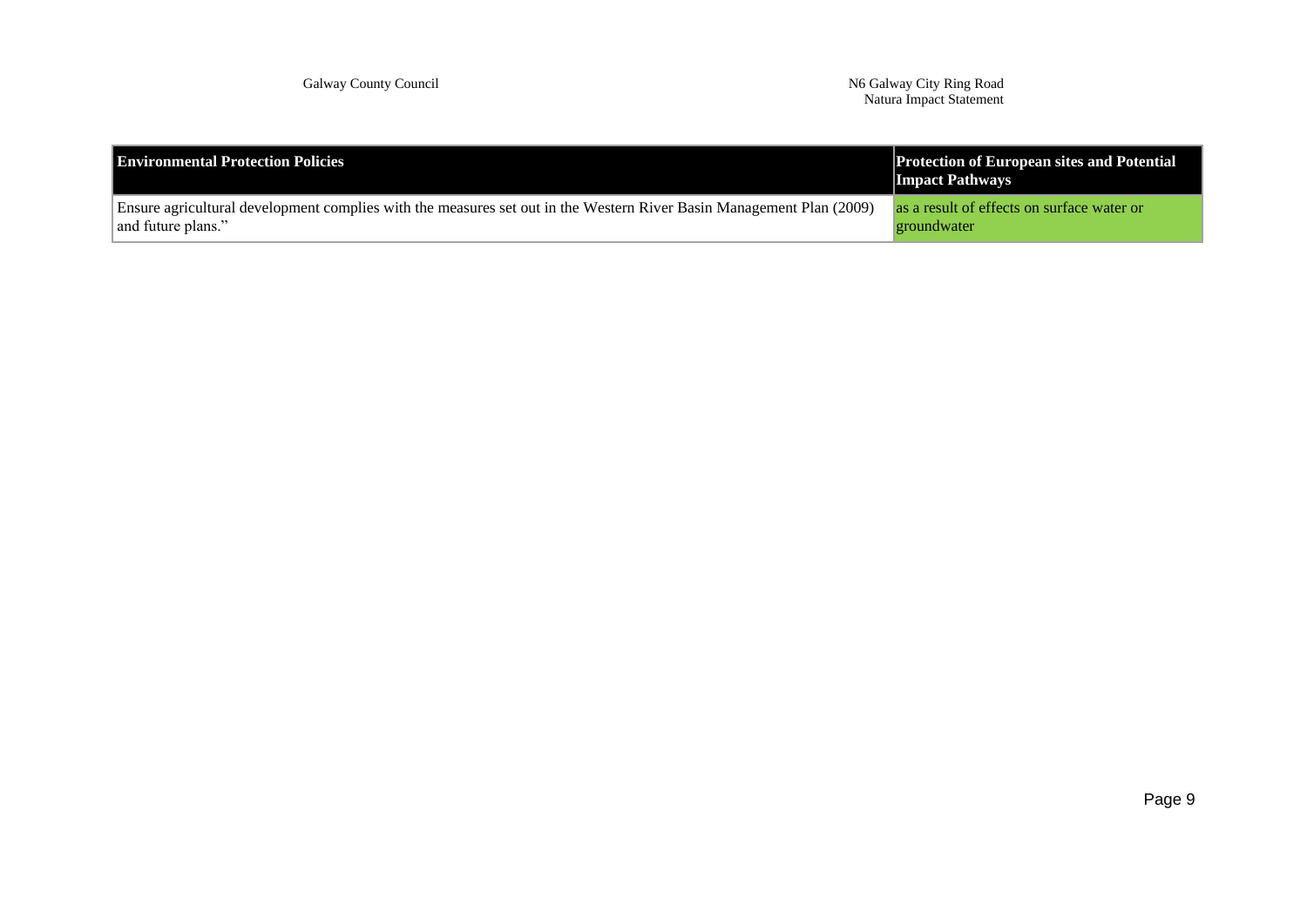#### **Table D-2: Environmental protection policies from the Galway County Development Plan 2015-2021 and how these relate to protecting European Sites from potential impacts**

| <b>Environmental Protection Policies</b>                                                                                                                                                                                                                                                                                                                                                                                                                                                                                                                                                                                                                                                                                                                                                                                                                                                                                                                                                                                                                                                                                                                                                                                                                                                                                                                                                                                                                                                                                                                                                                                                                                                                                                                                                                                                                                                                                                                                                                                                                                                                                                                                          | <b>Protection of European sites and Potential</b><br><b>Impact Pathways</b>                      |
|-----------------------------------------------------------------------------------------------------------------------------------------------------------------------------------------------------------------------------------------------------------------------------------------------------------------------------------------------------------------------------------------------------------------------------------------------------------------------------------------------------------------------------------------------------------------------------------------------------------------------------------------------------------------------------------------------------------------------------------------------------------------------------------------------------------------------------------------------------------------------------------------------------------------------------------------------------------------------------------------------------------------------------------------------------------------------------------------------------------------------------------------------------------------------------------------------------------------------------------------------------------------------------------------------------------------------------------------------------------------------------------------------------------------------------------------------------------------------------------------------------------------------------------------------------------------------------------------------------------------------------------------------------------------------------------------------------------------------------------------------------------------------------------------------------------------------------------------------------------------------------------------------------------------------------------------------------------------------------------------------------------------------------------------------------------------------------------------------------------------------------------------------------------------------------------|--------------------------------------------------------------------------------------------------|
| <b>Development Strategy Objectives</b><br><b>Objectives DS 6 Natura 2000 Network and Habitats Directive Assessment</b><br>"Protect European Sites that form part of the Natura 2000 network (Including Special Protection Areas and Special Areas of proposed plans or projects<br>Conservation) in accordance with the requirements in the EU Habitats Directive (92/43/EEC), EU Birds Directive<br>(2009/147/EC), the Planning and Development (Amendment) Act 2010, the European Communities (Birds and Natural<br>Habitats) Regulations 2011(SI No.477 of 2011) (and any subsequent amendments or updated legislation) and having due<br>regard to the guidance in the Appropriate Assessment Guidelines 2010 (and any updated or subsequent guidance). A plan or<br>project (e.g. proposed development) within the Plan Area will only be authorised after the competent authority (Galway<br>County Council) has ascertained, based on scientific evidence, Screening for Appropriate Assessment, and/or a Habitats<br>Directive Assessment where necessary, that:<br>(a) The Plan or project will not give rise to significant adverse direct, indirect or secondary effects on the integrity<br>of any European Site (either individually or in combination with other plans or projects); or<br>(b) The Plan or project will have significant adverse effects on the integrity of any European Site (that does not<br>host a priority natural habitat type/and or a priority species) but there are no alternative solutions and the plan<br>or project must nevertheless be carried out for imperative reasons of overriding public interest, including those<br>of a social or economic nature. In this case, it will be a requirement to follow procedures set out in legislation<br>and agree and undertake all compensatory measures necessary to ensure the protection of the overall coherence<br>of Natura 2000; or<br>(c) The Plan or project will have a significant adverse effect on the integrity of any European Site (that hosts a<br>natural habitat type and/or a priority species) but there are no alternative solutions and the plan or project must | Protection of European sites from any potential<br>impact pathways in considering and consenting |
| nevertheless be carried out for imperative reasons for overriding public interest, restricted to reasons of human<br>health or public safety, to beneficial consequences of primary importance for the environment or, further to an                                                                                                                                                                                                                                                                                                                                                                                                                                                                                                                                                                                                                                                                                                                                                                                                                                                                                                                                                                                                                                                                                                                                                                                                                                                                                                                                                                                                                                                                                                                                                                                                                                                                                                                                                                                                                                                                                                                                              |                                                                                                  |
| opinion from the Commission, to other imperative reasons of overriding public interest. In this case, it will be a<br>requirement to follow procedures set out in legislation and agree and undertake all compensatory measures                                                                                                                                                                                                                                                                                                                                                                                                                                                                                                                                                                                                                                                                                                                                                                                                                                                                                                                                                                                                                                                                                                                                                                                                                                                                                                                                                                                                                                                                                                                                                                                                                                                                                                                                                                                                                                                                                                                                                   |                                                                                                  |
| necessary to ensure the protection of the overall coherence of Natura 2000."                                                                                                                                                                                                                                                                                                                                                                                                                                                                                                                                                                                                                                                                                                                                                                                                                                                                                                                                                                                                                                                                                                                                                                                                                                                                                                                                                                                                                                                                                                                                                                                                                                                                                                                                                                                                                                                                                                                                                                                                                                                                                                      |                                                                                                  |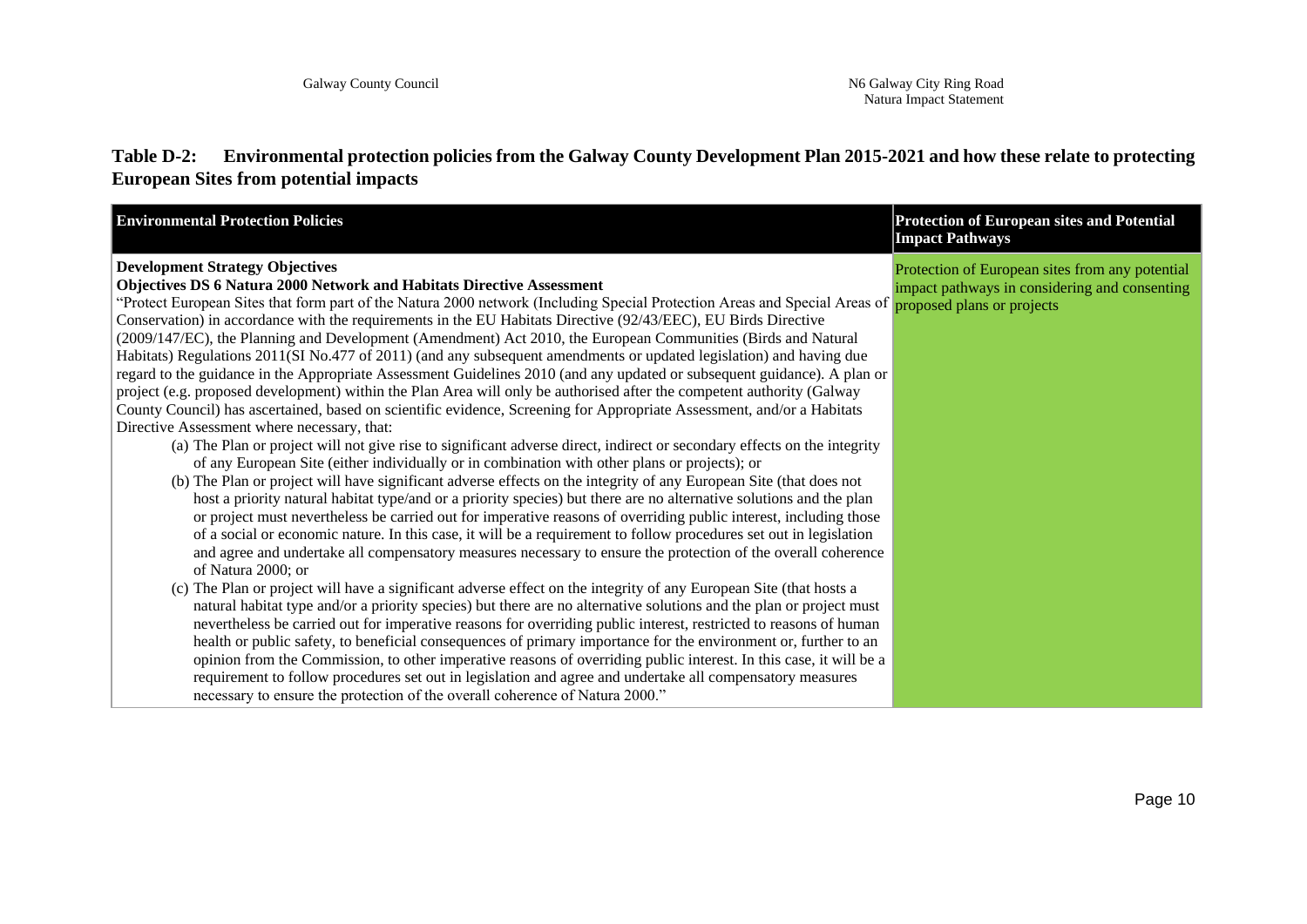| <b>Environmental Protection Policies</b>                                                                                                                                                                                                                                                                                                                                                                                                                                                                                                                                                                                                                                                                                                                                  | <b>Protection of European sites and Potential</b><br><b>Impact Pathways</b>                                                                                      |
|---------------------------------------------------------------------------------------------------------------------------------------------------------------------------------------------------------------------------------------------------------------------------------------------------------------------------------------------------------------------------------------------------------------------------------------------------------------------------------------------------------------------------------------------------------------------------------------------------------------------------------------------------------------------------------------------------------------------------------------------------------------------------|------------------------------------------------------------------------------------------------------------------------------------------------------------------|
| <b>Development Strategy Objectives</b><br>Objective DS 9 Projects/Associated Improvement Works/Infrastructure and Appropriate Assessment<br>"Ensure that proposed projects and any associated improvement works or associated infrastructure relating to renewable<br>energy projects; water supply and abstraction; wastewater and discharges; flood alleviation and prevention; roads, power<br>lines and telecommunications; and amenity and recreation provision are subject to Appropriate Assessment where<br>relevant."                                                                                                                                                                                                                                            | Protection of European sites from any potential<br>impact pathways associated with the project<br>types listed                                                   |
| <b>Development Strategy Objectives</b><br><b>Objective DS 10 Impacts of Development on Protected Sites</b><br>"Have regard to any impacts of development on or near existing and proposed Natural Heritage Areas, Special Protection<br>Areas and Special Areas of Conservation, Nature Reserves, Ramsar Sites, Wildfowl Sanctuaries, Salmonid Waters, Refuges<br>for Flora and Fauna, Conamara National Park, shellfish waters, freshwater pearl mussel catchments and any other<br>designated sites including future designations."                                                                                                                                                                                                                                     | Any potential impact pathways in the context of<br>the general consideration of European sites and<br>existing/proposed development                              |
| <b>Roads and Transport Policy</b><br>Policy TI 1 Transportation Strategy and Compliance with Legislation<br>"It is the overarching policy of Galway County Council to comply with all relevant Irish and European planning and<br>environmental legislation in implementing its Transportation Strategy."                                                                                                                                                                                                                                                                                                                                                                                                                                                                 | Protection of European sites from any potential<br>impact pathways associated with<br>existing/proposed development linked to<br>transportation                  |
| Water & Wastewater Infrastructure &, Waste Management & Extractive Industry<br>Objective EQ 4 Compliance with Article 6(3) of the EU Habitats Directive<br>"Ensure that projects associated with the mineral extractive industry carry out screening for Appropriate Assessment in<br>accordance with Article 6(3) of the Habitats Directive, where required."                                                                                                                                                                                                                                                                                                                                                                                                            | Protection of European sites from any potential<br>impact pathways associated with<br>existing/proposed development linked to the<br>mineral extractive industry |
| Natural Heritage & Biodiversity Policies & Objectives<br><b>Policy NHB 1 Natural Heritage and Biodiversity</b><br>"It is the policy of Galway County Council to support the protection, conservation and enhancement of natural heritage and<br>biodiversity, including the protection of the integrity of European Sites, that form part of the Natura 2000 network, the<br>protection of Natural Heritage Areas and proposed Natural Heritage Areas and the promotion of the development of a<br>green/ecological network within the Plan Area, in order to support ecological functioning and connectivity, create<br>opportunities in suitable locations for active and passive recreation and to structure and provide visual relief from the built<br>environment." | General protection of European sites via any<br>potential impact pathways                                                                                        |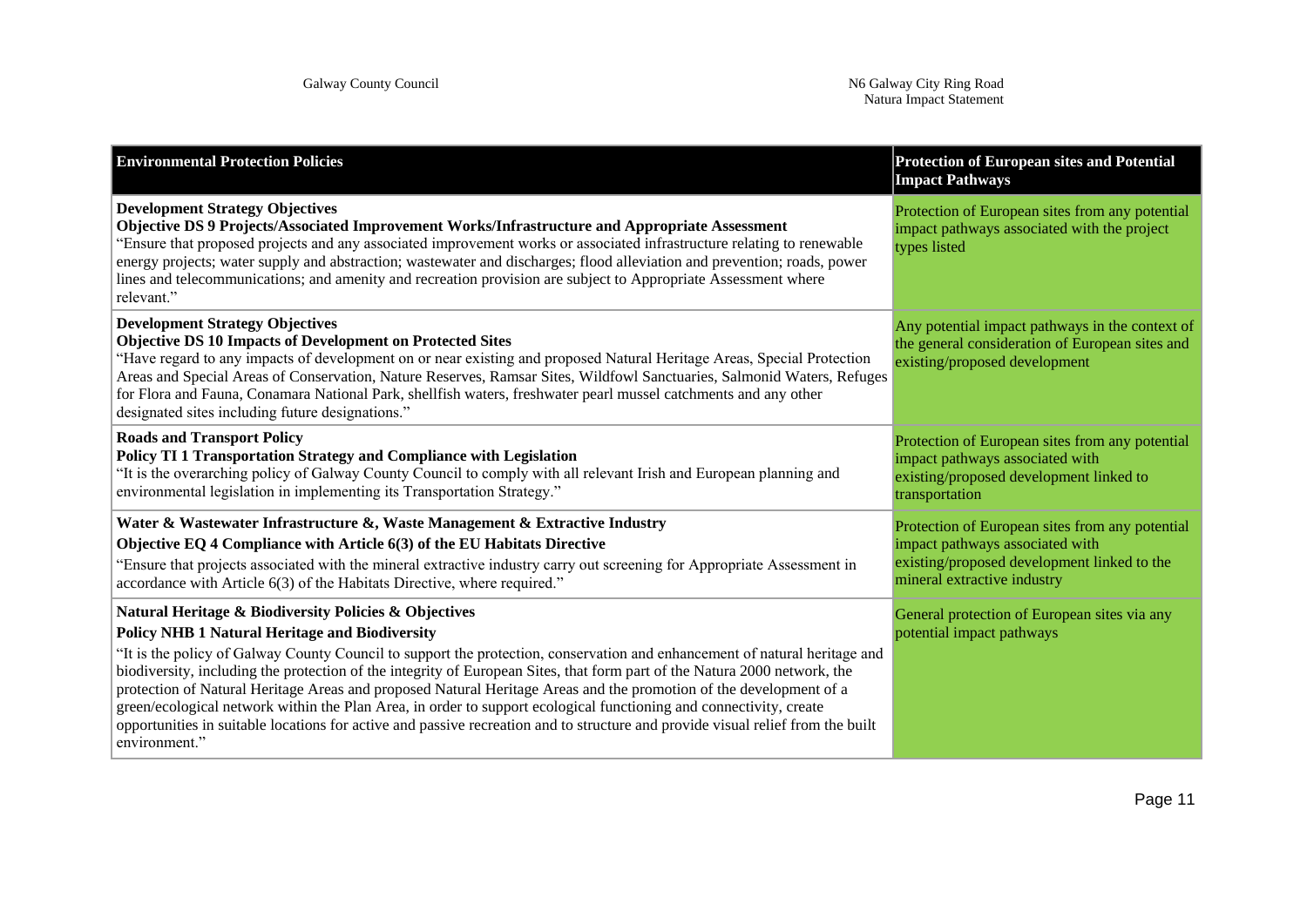| <b>Environmental Protection Policies</b>                                                                                                                                                                                                                                                                                                                                                                                                                                                                                                      | <b>Protection of European sites and Potential</b><br><b>Impact Pathways</b>                                                                                                                     |
|-----------------------------------------------------------------------------------------------------------------------------------------------------------------------------------------------------------------------------------------------------------------------------------------------------------------------------------------------------------------------------------------------------------------------------------------------------------------------------------------------------------------------------------------------|-------------------------------------------------------------------------------------------------------------------------------------------------------------------------------------------------|
| Natural Heritage & Biodiversity Policies & Objectives<br><b>Objective NHB 1 Protected Habitats and Species</b><br>"Support the protection of habitats and species listed in the Annexes to and/or covered by the EU Habitats Directive<br>(92/43/EEC) (as amended) and Birds Directive (2009/147/EC), and regularly occurring-migratory birds and their habitats,<br>and species protected under the Wildlife Acts 1976-2000 and the Flora Protection Order."                                                                                 | Protection of European sites from any potential<br>impact pathway in the context of protecting<br>qualifying interest habitats and qualifying<br>interest/special conservation interest species |
| Natural Heritage & Biodiversity Policies & Objectives<br><b>Objective NHB12 Soil/Ground Water Protection</b><br>"Developments shall ensure that adequate soil protection measures are undertaken, where appropriate, including<br>investigations into the nature and extent of any soil/groundwater contamination."                                                                                                                                                                                                                           | Protection of European sites from habitat<br>degradation, and any associated species impacts,<br>as a result of effects on soils or groundwater                                                 |
| Water Policies and Objectives - Objective WS 1 Protection of Ground Waters<br>"Support the protection of groundwater resources and dependent wildlife/habitats in accordance with the Groundwater<br>Directive 2006/118/EC, the European Communities Environmental Objectives (groundwater) Regulations, 2010 (S.I. No. 9<br>of 2010) or any updated legislation and the Groundwater Protection Scheme and source protection plans for water<br>supplies."                                                                                    | Protection of European sites from habitat<br>degradation, and any associated species impacts,<br>as a result of effects on groundwater                                                          |
| Water Policies and Objectives - Objective WS 11 Regionally & Locally Important Aquifers<br>"Protect the regionally and locally important aquifers within the County from risk of pollution and ensure the satisfactory<br>implementation of the groundwater protection schemes and groundwater source protection zones, where data has been<br>made available by the Geological Survey of Ireland."                                                                                                                                           | Protection of European sites from habitat<br>degradation, and any associated species impacts,<br>as a result of effects on groundwater                                                          |
| <b>Water Policies and Objectives - Policy WS 4 Water Quality</b><br>"Promote public awareness of water quality issues and the measures required to protect both surface water and groundwater<br>bodies."                                                                                                                                                                                                                                                                                                                                     | Protection of European sites from habitat<br>degradation, and any associated species impacts,<br>as a result of effects on surface water or<br>groundwater                                      |
| Water Policies and Objectives - Objective WS 2 EU Policies and Directives<br>"Protect, conserve and enhance existing and potential water resources of the County, in accordance with the EU Water<br>Framework Directive, the River Basin Management Plans, the European Communities Environmental Objectives (Surface<br>Waters) Regulations 2009 (SI No. 272 of 2009), and implement the European Communities (Drinking Water) Regulations<br>(No. 2) 2007 and ensure that water supplies comply with the parameters in these regulations." | Protection of European sites from habitat<br>degradation, and any associated species impacts,<br>as a result of effects on surface water or<br>groundwater                                      |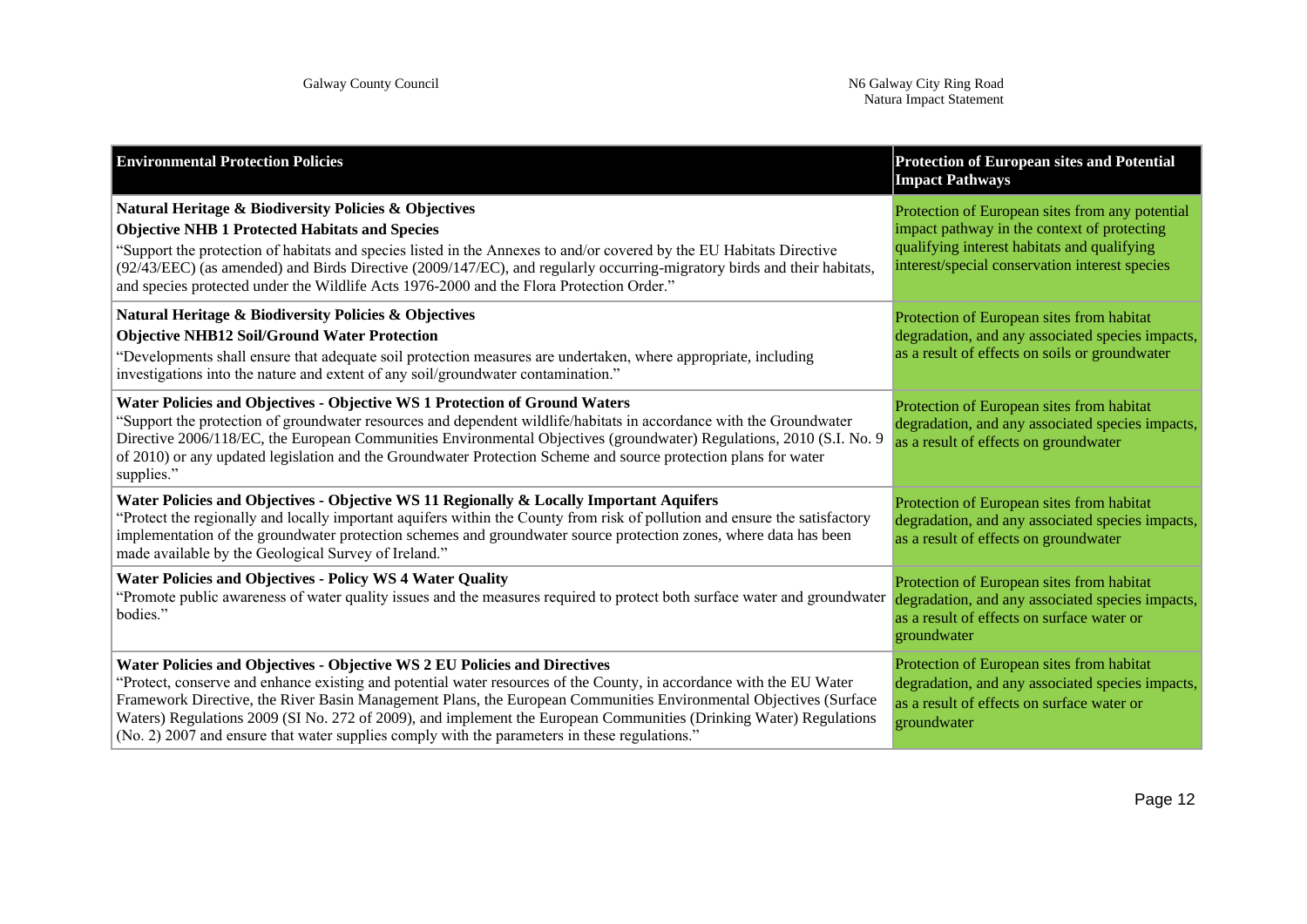| <b>Environmental Protection Policies</b>                                                                                                                                                                                                                                                                                                                                                                                                                                                                                                                                                                                                                                                                                                                                                                                    | <b>Protection of European sites and Potential</b><br><b>Impact Pathways</b>                                                                                |
|-----------------------------------------------------------------------------------------------------------------------------------------------------------------------------------------------------------------------------------------------------------------------------------------------------------------------------------------------------------------------------------------------------------------------------------------------------------------------------------------------------------------------------------------------------------------------------------------------------------------------------------------------------------------------------------------------------------------------------------------------------------------------------------------------------------------------------|------------------------------------------------------------------------------------------------------------------------------------------------------------|
| Wastewater Policies and Objectives - Objective WW 1 EU Policies and Directives<br>"Ensure that all wastewater generated is collected, treated and discharged after treatment in a safe and sustainable manner,<br>having regard to the standards and requirements set out in EU and national legislation and guidance and subject to<br>compliance with the provisions and objectives of the EU Water Framework Directive, relevant River Basin Management<br>Plans, Urban Waste Water Directive and the EU Habitats Directive."                                                                                                                                                                                                                                                                                            | Protection of European sites from habitat<br>degradation, and any associated species impacts,<br>as a result of effects on surface water or<br>groundwater |
| Wastewater Policies and Objectives - Objective WW 6 Adherence to Environmental Standards<br>"Promote the provision of safe and secure wastewater infrastructure to ensure that the public is protected and that permitted<br>development, is within the environmental carrying capacity and does not negatively impact on habitat quality or species<br>diversity."                                                                                                                                                                                                                                                                                                                                                                                                                                                         | Protection of European sites from habitat<br>degradation, and any associated species impacts,<br>as a result of effects on surface water or<br>groundwater |
| Natural Heritage & Biodiversity Policies & Objectives - Policy NHB 4<br>"Protect, conserve and enhance the water resources of the county, including, rivers, streams, lakes, wetlands, springs,<br>turloughs, surface water and groundwater quality, as well as surface waters, aquatic and wetland habitats and freshwater<br>and water dependant species and seek to protect and conserve the quality, character and features of inland waterways by<br>controlling developments close to navigable and non-navigable waterways."                                                                                                                                                                                                                                                                                         | Protection of European sites from habitat<br>degradation, and any associated species impacts,<br>as a result of effects on surface water or<br>groundwater |
| Natural Heritage & Biodiversity Policies & Objectives<br><b>Objective NHB 3 Water Resources</b><br>"Protect the water resources in the Plan Area, including rivers, streams, lakes, wetlands, springs, turloughs, surface water<br>and groundwater quality, as well as surface waters, aquatic and wetland habitats and freshwater and water dependant<br>species in accordance with the requirements and guidance in the EU Water Framework Directive 2000 (2000/60/EC), the<br>European Union (Water Policy) Regulations 2003 (as amended), the Western River Basin District Management Plan 2009-<br>2015, Shannon International River Basin Management Plan 2009-2015 and other relevant EU Directives, including<br>associated national legislation and policy guidance (including any superseding versions of same)." | Protection of European sites from habitat<br>degradation, and any associated species impacts,<br>as a result of effects on surface water or<br>groundwater |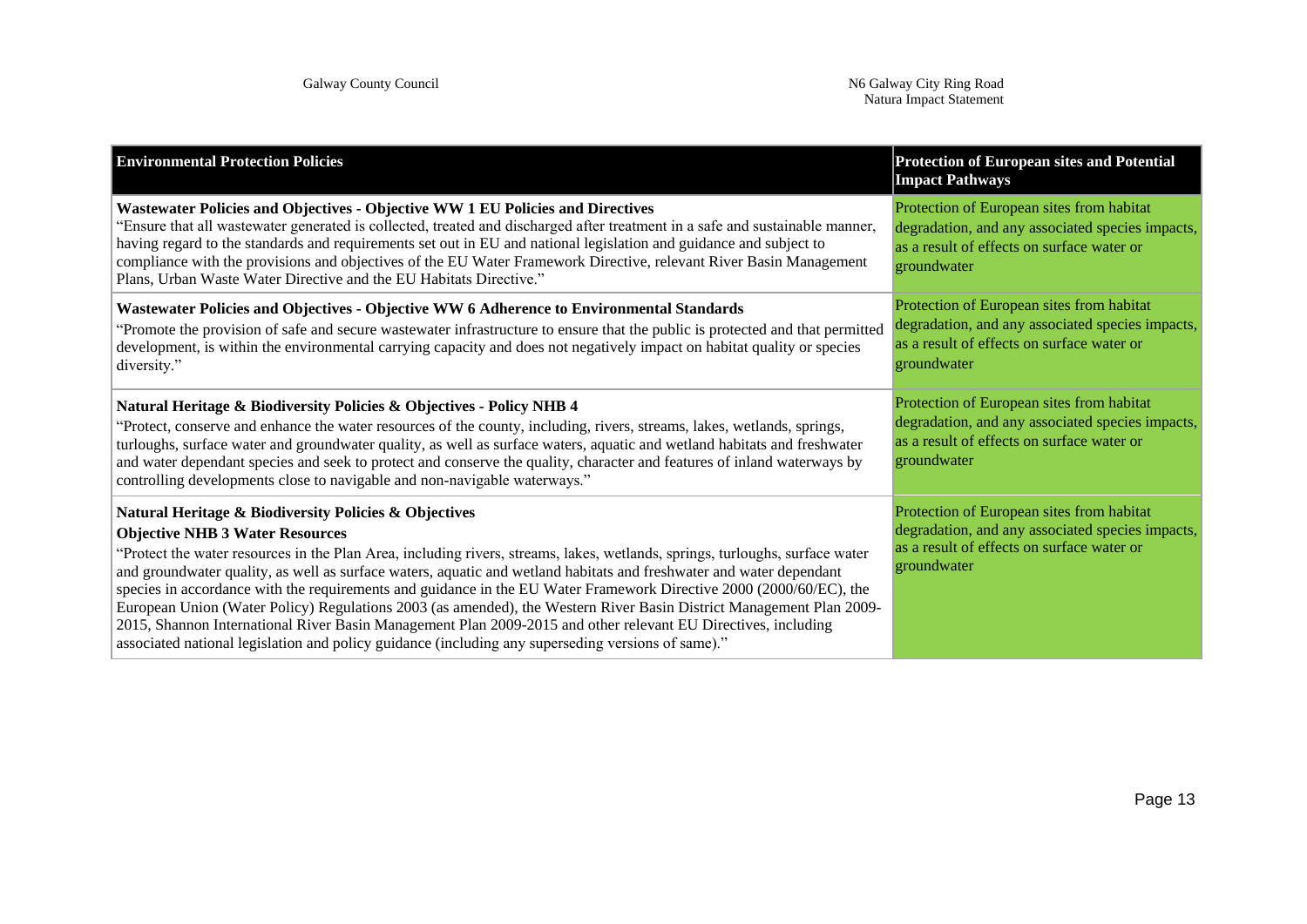| <b>Environmental Protection Policies</b>                                                                                                                                                                                                                                                                                                                                                                                                                                                                                                                                                                                                                                                                                                                                                                                                                                                                                                                                                                                                             | <b>Protection of European sites and Potential</b><br><b>Impact Pathways</b>                                                                                                                  |
|------------------------------------------------------------------------------------------------------------------------------------------------------------------------------------------------------------------------------------------------------------------------------------------------------------------------------------------------------------------------------------------------------------------------------------------------------------------------------------------------------------------------------------------------------------------------------------------------------------------------------------------------------------------------------------------------------------------------------------------------------------------------------------------------------------------------------------------------------------------------------------------------------------------------------------------------------------------------------------------------------------------------------------------------------|----------------------------------------------------------------------------------------------------------------------------------------------------------------------------------------------|
| Natural Heritage & Biodiversity Policies & Objectives<br><b>Policy NHB 7 Invasive Species</b><br>"It is a policy of the Council to support measures for the prevention and eradication of invasive species. This will include<br>the dissemination of information to raise public awareness, consultation with relevant stakeholders, the promotion of the<br>use of native species in amenity planting and landscaping and the recording of invasive/native species as the need arises and<br>resources permit."                                                                                                                                                                                                                                                                                                                                                                                                                                                                                                                                    | Protection of European sites from habitat<br>degradation, and any associated species impacts,<br>as a result of introducing/spreading non-native<br>invasive species                         |
| Natural Heritage & Biodiversity Policies & Objectives<br><b>Objective NHB 2 Biodiversity and Ecological Networks</b><br>"Support the protection and enhancement of biodiversity and ecological connectivity within the Plan Area, including<br>woodlands, trees, hedgerows, semi-natural grasslands, rivers, streams, natural springs, wetlands, stonewalls, geological and<br>geo-morphological systems, other landscape features and associated wildlife where these form part of the ecological<br>network and/or may be considered as ecological corridors or stepping stones in the context of Article 10 of the Habitats<br>Directive."                                                                                                                                                                                                                                                                                                                                                                                                        | Protection of European sites from any potential<br>impact pathways in the context of protecting<br>biodiversity and ecological connectivity                                                  |
| Natural Heritage & Biodiversity Policies & Objectives<br><b>Objective NHB 6 Protection of Bats and Bats Habitats</b><br>"Seek to protect bats and their roosts, their feeding areas, flight paths and commuting routes. Ensure that development<br>proposals in areas which are potentially important for bats, including areas of woodland, linear features such as hedgerows,<br>stone walls, watercourses and associated riparian vegetation which may provide migratory/foraging uses shall be subject to<br>suitable assessment for potential impacts on bats. This will include an assessment of the cumulative loss of habitat or the<br>impact on bat populations and activity in the area and may include a specific bat survey. Any assessment shall be carried<br>out by a suitably qualified professional and where development is likely to result in significant adverse effects on bat<br>populations or activity in the area, development will be prohibited or require mitigation and/or compensatory measures, as<br>appropriate." | Protection of European sites from any potential<br>impact pathways in the context of protecting the<br>Lesser horseshoe bat, where it is a qualifying<br>interest species of a European site |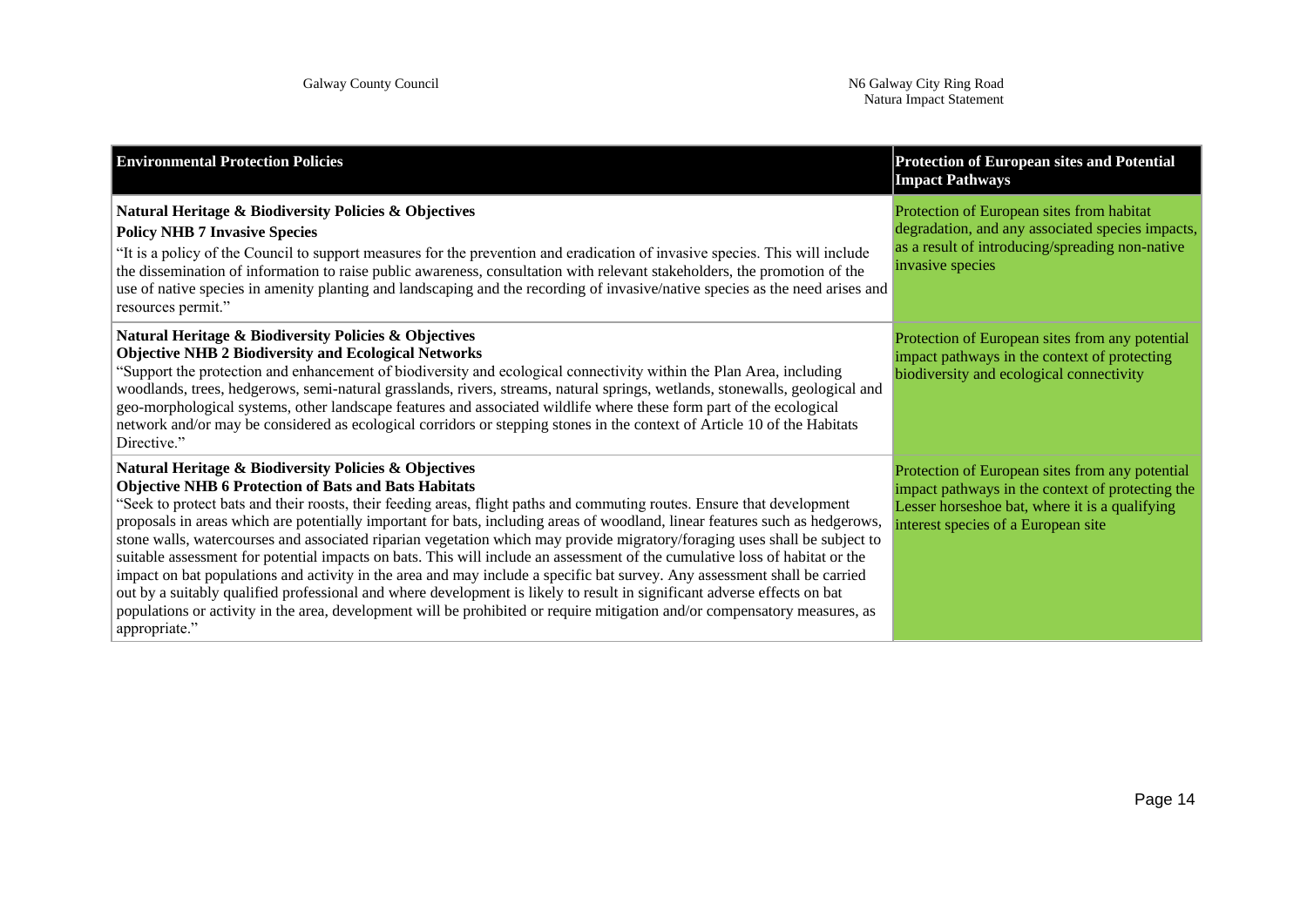### **Table D-3: Environmental protection policies from the Clare County Development Plan 2017-2023 and how these relate to protecting European Sites from potential impacts**

|    | <b>Environmental Protection Policies</b>                                                                                                                                                                                                                                                                                                                                                                                                                                                                       | <b>Protection of European sites and Potential</b><br><b>Impact Pathways</b>              |
|----|----------------------------------------------------------------------------------------------------------------------------------------------------------------------------------------------------------------------------------------------------------------------------------------------------------------------------------------------------------------------------------------------------------------------------------------------------------------------------------------------------------------|------------------------------------------------------------------------------------------|
|    | The implementation of specific objectives (outlined in the plan) which reinforce statutory requirements, such as:                                                                                                                                                                                                                                                                                                                                                                                              | Protection of European sites in considering and<br>consenting proposed plans or projects |
|    | Objective CD 12.1                                                                                                                                                                                                                                                                                                                                                                                                                                                                                              |                                                                                          |
|    | "It is an objective of the development plan: To require proposals for development which may impact on a European Site to<br>undertake and submit a Natura Impact Statement in accordance with the requirements of the Habitats Directive as part of<br>any planning application."                                                                                                                                                                                                                              |                                                                                          |
|    | Objective CD 14.9 -                                                                                                                                                                                                                                                                                                                                                                                                                                                                                            |                                                                                          |
|    | "It is an objective of Clare County Council:                                                                                                                                                                                                                                                                                                                                                                                                                                                                   |                                                                                          |
| a) | To implement the EIA Directive, ensuring that all elements/stages or components of the project are included in one<br>overall assessment and all reasonable alternatives are taken into consideration in choosing the option with the least<br>environmental impact.                                                                                                                                                                                                                                           |                                                                                          |
| b) | To have regard to "Guidelines for Planning Authorities and An Bord Pleanála on carrying out Environmental<br>Impact Assessments (2013) when considering proposals for which an EIA is required.                                                                                                                                                                                                                                                                                                                |                                                                                          |
| C) | To ensure full compliance with the requirements of the EU Habitats Directive, SEA Directive and associated<br>legislation/regulations, including the associated European Communities (Birds and Natural Habitats) Regulations<br>2011 (S.I. No. 477 of 2011), European Communities (Environmental Assessment of Certain Plans and<br>Programmes) Regulations 2004-2011, and the European Communities (Environmental Impact Assessment)<br>Regulations $1989 - 2011$ (or any updated/superseding legislation)." |                                                                                          |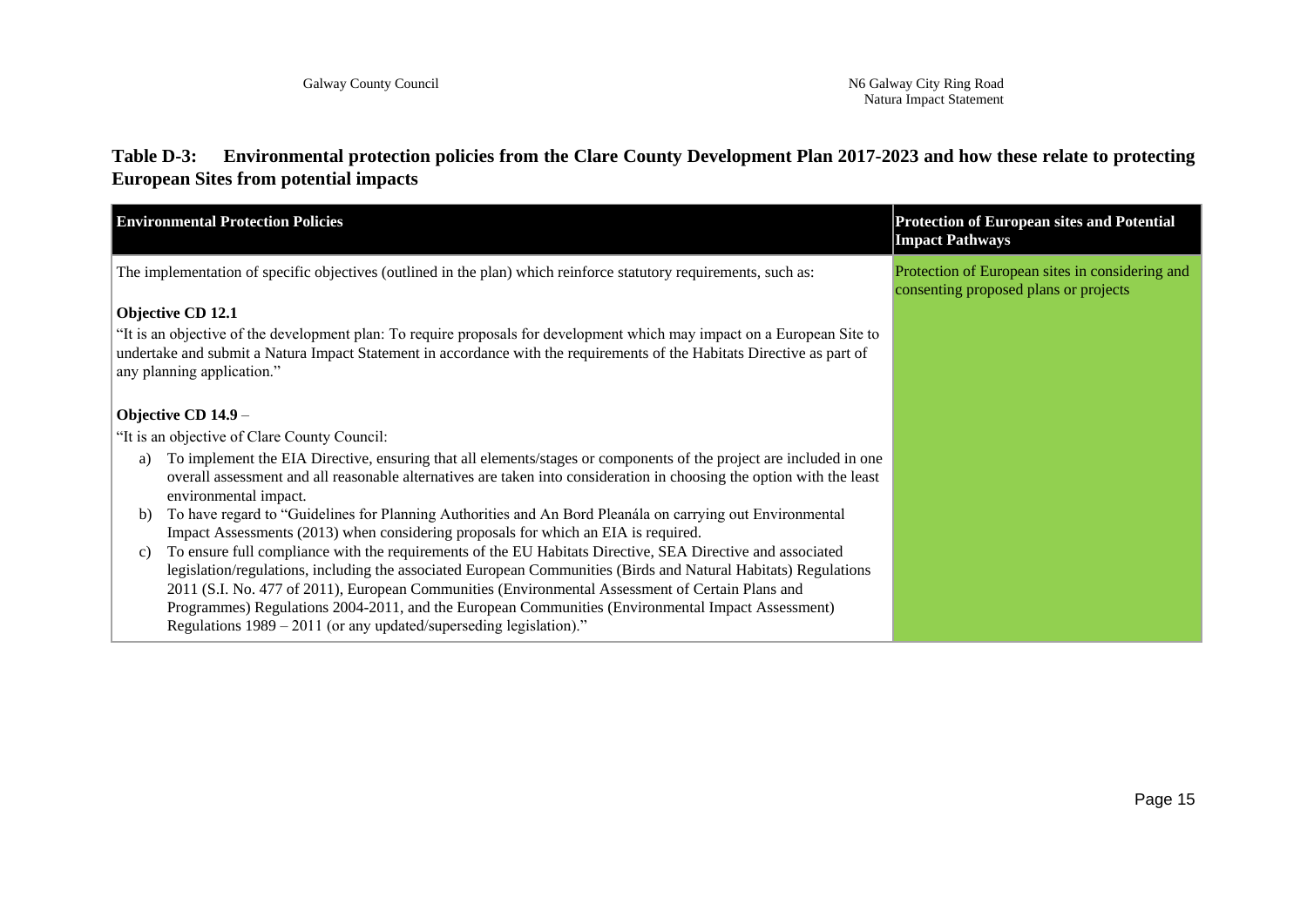| <b>Environmental Protection Policies</b>                                                                                                                                                                                                                                                                                                                                                                                                                                                                                                                                                                                                                                                                                                                                                                                                                                                                                                                   | <b>Protection of European sites and Potential</b><br><b>Impact Pathways</b>                                                                                                                                                                                 |
|------------------------------------------------------------------------------------------------------------------------------------------------------------------------------------------------------------------------------------------------------------------------------------------------------------------------------------------------------------------------------------------------------------------------------------------------------------------------------------------------------------------------------------------------------------------------------------------------------------------------------------------------------------------------------------------------------------------------------------------------------------------------------------------------------------------------------------------------------------------------------------------------------------------------------------------------------------|-------------------------------------------------------------------------------------------------------------------------------------------------------------------------------------------------------------------------------------------------------------|
| Implementation of objectives that place conditions and caveats, such as:<br>Objective CDP 9.7<br>"It is an objective of Clare County Council:<br>To work with local communities and relevant agencies to achieve the sustainable development of County Clare as a<br>$\left(a\right)$<br>world-class destination for sports and recreation-related tourism development at appropriate locations and in full<br>compliance with all relevant environmental legislation in particular the requirements of the Habitats Directive.<br>To support the appropriate development of low-impact experiential tourism in order to diversify the range of tourist<br>(b)<br>activities available in the County and expand the tourist season;<br>To support the sustainable development of watersports, surfing, sailing and water-related events at appropriate<br>(c)<br>locations in the County, subject to an analysis of their potential environmental impact." | Protection of European sites from any potential<br>impact pathways in the context of the general<br>consideration of European sites and<br>existing/proposed plans/projects linked to<br>developing tourism                                                 |
| <b>Objective CDP 9.12</b><br>"It is an objective of the development plan: To support the development of tourism activities in lakeland areas and<br>waterways subject to normal planning and environmental criteria. All proposed developments shall be in accordance with<br>the Birds and Habitats Directive, Water Framework Directive and all other relevant EC Directives."                                                                                                                                                                                                                                                                                                                                                                                                                                                                                                                                                                           | Protection of European sites from any potential<br>impact pathways in the context of the general<br>consideration of European sites and<br>existing/proposed plans/projects linked to<br>developing tourism                                                 |
| Objective CDP 12.11<br>"It is an objective of the development plan: To facilitate the sustainable development of marinas and associated amenities at<br>appropriate locations along the Atlantic coastlines, ensuring that such developments shall not adversely affect species and<br>habitats designated by the Birds and Habitats Directives and is in compliance with all relevant environmental designations."                                                                                                                                                                                                                                                                                                                                                                                                                                                                                                                                        | Protection of European sites from any potential<br>impact pathways in the context of the general<br>consideration of European sites and<br>existing/proposed plans/projects linked to<br>developing marinas and associated amenities<br>along the coastline |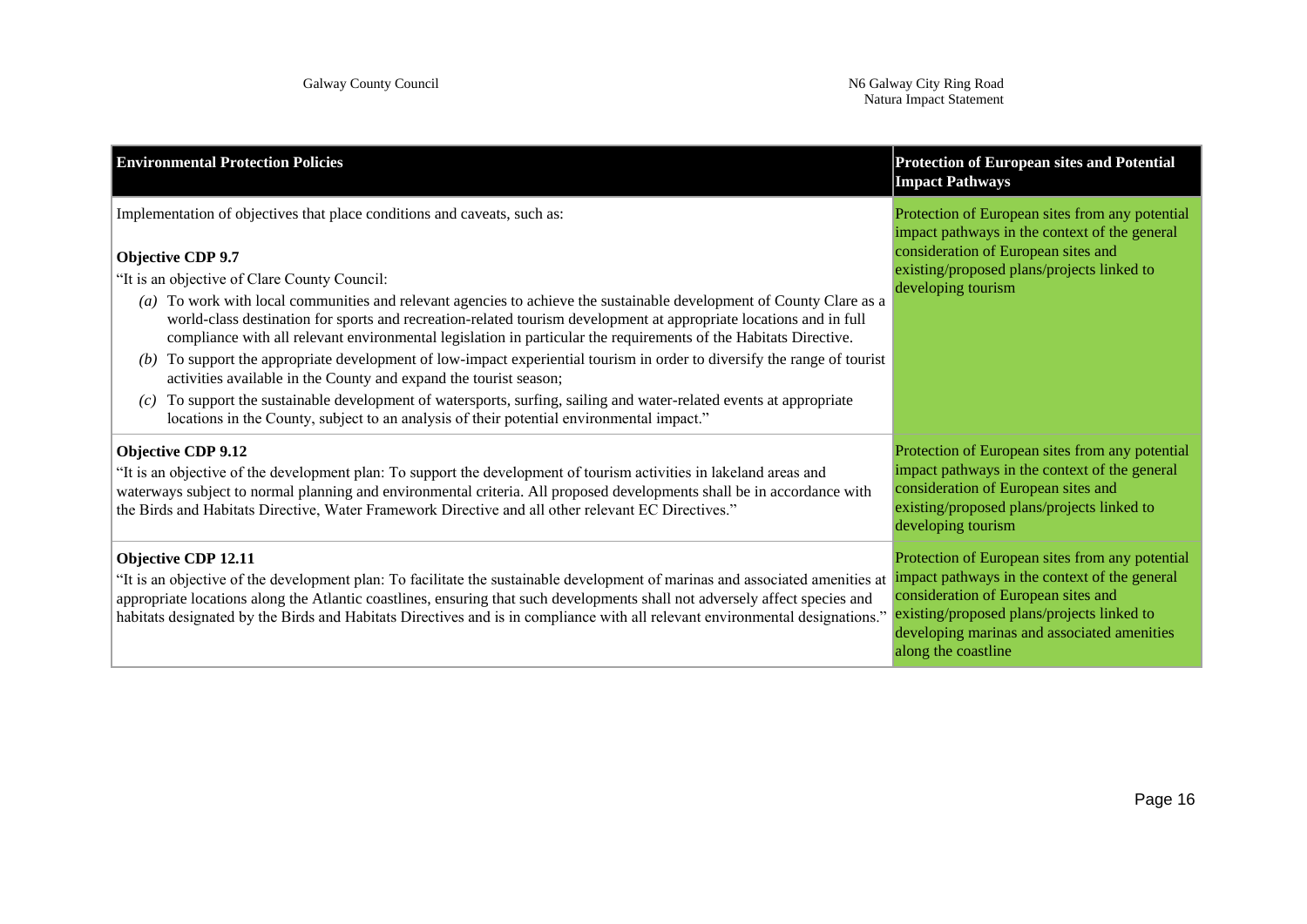|          | <b>Environmental Protection Policies</b>                                                                                                                                                                                                                                                                                        | <b>Protection of European sites and Potential</b><br><b>Impact Pathways</b>                                                            |
|----------|---------------------------------------------------------------------------------------------------------------------------------------------------------------------------------------------------------------------------------------------------------------------------------------------------------------------------------|----------------------------------------------------------------------------------------------------------------------------------------|
|          | <b>Objective CDP 12.12</b><br>"It is an objective of Clare County Council:                                                                                                                                                                                                                                                      | Protection of European sites from any potential<br>impact pathways in the context of the general                                       |
| a)       | To engage with the OPW to develop appropriate strategies for the management of identified coastal flood and erosion hazards<br>and associated risks;                                                                                                                                                                            | consideration of European sites and<br>existing/proposed plans/projects linked to                                                      |
| b)       | To have regard to the Clare County Strategic Flood Risk Assessment, CFRAM Flood Risk Management Plans (when finalised),<br>the OPW Coast Protection Strategy Study, and any updated version/more detailed local studies, in the assessment of<br>development applications in coastal areas;                                     | coastal flood and erosion protection                                                                                                   |
| C)       | To permit developments only where the Council is satisfied that they will not be at risk from coastal erosion or inundation in the<br>future;                                                                                                                                                                                   |                                                                                                                                        |
| d)       | To permit developments only where the Council is satisfied that it will not result in an increase in coastal erosion or increase the<br>risk of inundation, either at the subject site or at another location in the vicinity;                                                                                                  |                                                                                                                                        |
| e)       | To prohibit developments outside the boundaries of existing settlements where such development could not be adequately<br>defended over the lifetime of the development without the need to construct additional or new coastal defences;                                                                                       |                                                                                                                                        |
| f        | To seek funding for coastal defence works based on the outcome of detailed Coastal Erosion and Flood Risk Management<br>Studies undertaken in areas identified as being at risk from coastal flooding;                                                                                                                          |                                                                                                                                        |
| g)<br>h) | To ensure full compliance with the requirements of the Habitats Directive with regard to developments in the coastal area;<br>To have regard to any future adopted Integrated Coastal Zone Management Plan for the coastal and estuarine areas of the<br>county, undertaken in accordance with the Habitats and SEA Directive." |                                                                                                                                        |
|          | "Ensure any development application is accompanied by a hydrogeological assessment and concludes that the development<br>will not interfere with groundwater movement to the groundwater dependent Qualifying Interest of the European Site."                                                                                   | Protection of European sites from habitat<br>degradation, and any associated species impacts,<br>as a result of effects on groundwater |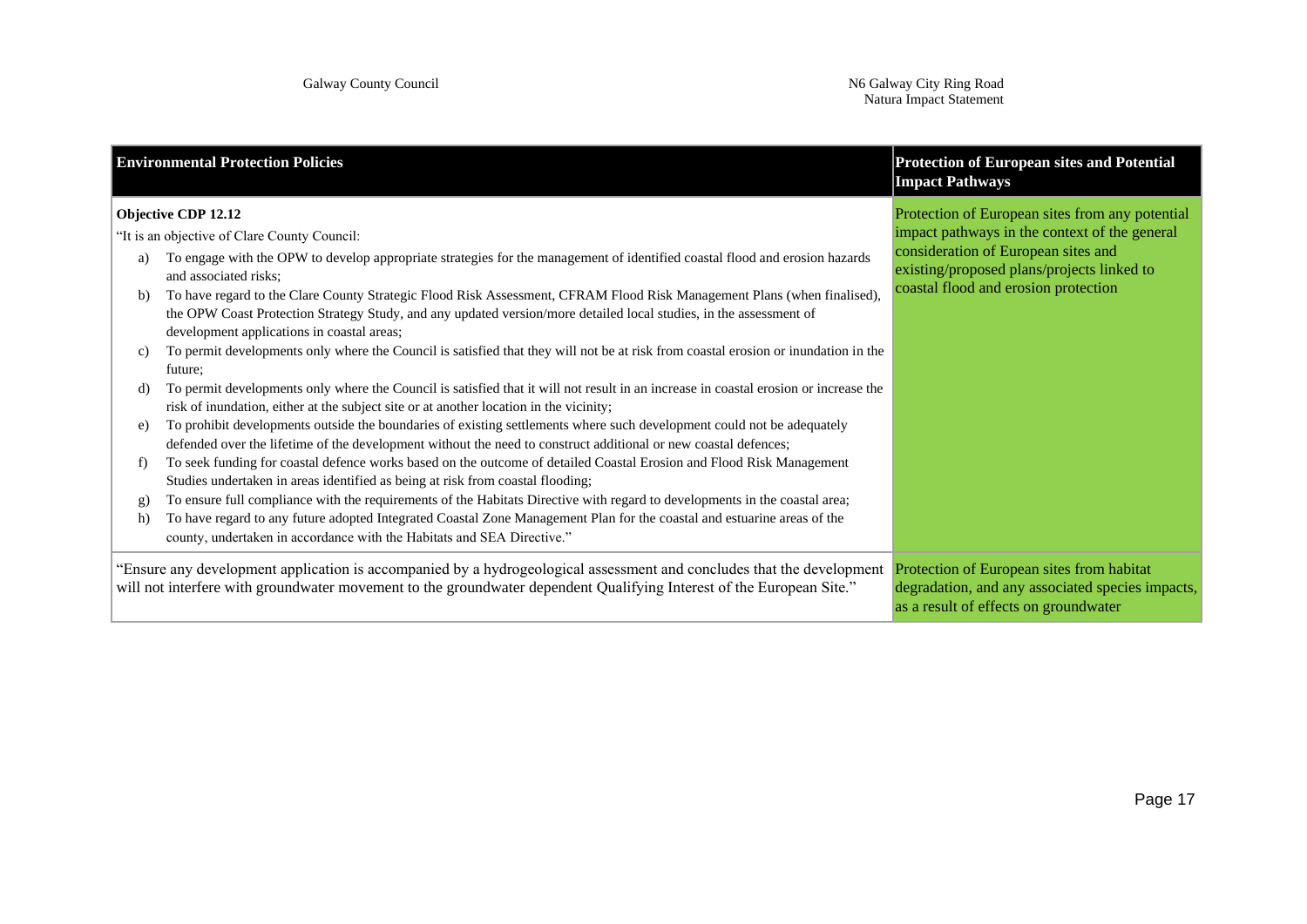| <b>Environmental Protection Policies</b>                                                                                                                                                                                                                                                                                                                                                                                                                                                                                                                                                                                                                                                                                                                                                                                                                                                                                                                   | <b>Protection of European sites and Potential</b><br><b>Impact Pathways</b>                                                                                            |
|------------------------------------------------------------------------------------------------------------------------------------------------------------------------------------------------------------------------------------------------------------------------------------------------------------------------------------------------------------------------------------------------------------------------------------------------------------------------------------------------------------------------------------------------------------------------------------------------------------------------------------------------------------------------------------------------------------------------------------------------------------------------------------------------------------------------------------------------------------------------------------------------------------------------------------------------------------|------------------------------------------------------------------------------------------------------------------------------------------------------------------------|
| "Ensure any further development application is connected to a WWTP with adequate capacity for foul water during<br>operation, or that it is serviced by an on-site treatment system that will ensure no impact to water quality in the area."<br>"Ensure a Construction Environmental Management Plan (CEMP) is produced as part of any planning application for<br>development detailing how surface water run-off, especially in relation to release of silt and other pollutants, will be<br>controlled during construction."<br>"Ensure that surface water run-off during operation is treated via a combination of appropriate SUDS (i.e. green roofs,<br>permeable paving, petrol interceptor, silt trap) prior to discharge to any surface water features."                                                                                                                                                                                         | Protection of European sites from habitat<br>degradation, and any associated species impacts,<br>as a result of effects on surface water or<br>groundwater             |
| "Any development application should address the potential for introduction and spread of invasive species via water<br>craft/equipment movement into the area and/or out of the area to other European Sites."                                                                                                                                                                                                                                                                                                                                                                                                                                                                                                                                                                                                                                                                                                                                             | Protection of European sites from habitat<br>degradation, and any associated species impacts,<br>as a result of introducing/spreading non-native<br>invasive species   |
| "Any development applications should include an assessment by a suitably-qualified Ecologist as to the potential for the<br>site to support SPA SCI bird species. If the site is deemed suitable, detailed bird surveys should be undertaken on the site to<br>accompany the development application. These assessments and/or surveys should inform an Appropriate Assessment<br>Screening Report and/or Natura Impact Statement, dependent on the outcome of the site survey. If the site is deemed<br>suitable, a full light-spill modelling study should accompany all development applications and demonstrate that the chosen<br>lighting design would not create any increase in ambient light levels beyond the perimeter of the development applications<br>and demonstrate that the chosen lighting design would not create any increase in ambient light levels beyond the perimeter<br>of the development footprint in relation to SCI birds." | Protection of European sites from any potential<br>impact pathways in the context of protecting<br>bird species listed as Special Conservation<br>Interests of any SPA |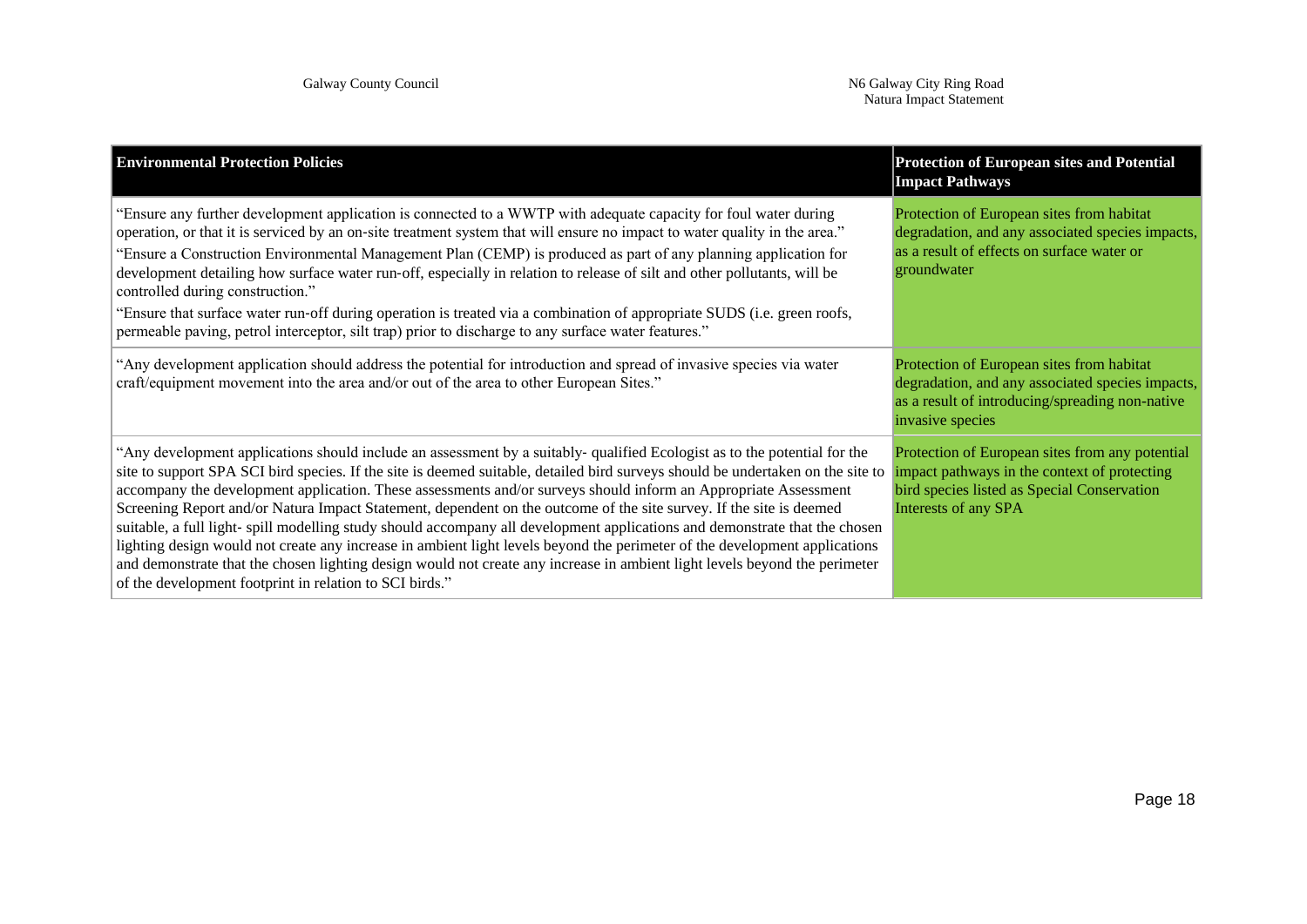#### **Table D-4: Environmental protection policies from the Mayo County Development Plan 2014-2020 and how these relate to protecting European Sites from potential impacts**

| <b>Environmental Protection Policies</b>                                                                                                                                                                                                                                                                                                                                                                                                                                                                                  | <b>Protection of European sites and Potential</b><br><b>Impact Pathways</b>                                                                  |
|---------------------------------------------------------------------------------------------------------------------------------------------------------------------------------------------------------------------------------------------------------------------------------------------------------------------------------------------------------------------------------------------------------------------------------------------------------------------------------------------------------------------------|----------------------------------------------------------------------------------------------------------------------------------------------|
| E-05 General<br>"It is the objective of the Council to encourage and facilitate home-based employment of appropriate type, size and scale,<br>where it can be demonstrated that the development will not have significant adverse effects on the environment, including<br>the integrity of the Natura 2000 network, residential amenity or visual amenity."                                                                                                                                                              | Protection of European sites from any potential<br>impact pathways associated with home based<br>employment related development              |
| <b>AG-01 Agriculture</b><br>"It is an objective of the Council to support the sustainable development of agriculture, with emphasis on local food supply<br>and agriculture diversification (e.g. agri-business and tourism enterprises) where it can be demonstrated that the<br>development will not have significant adverse effects on the environment, including the integrity of the Natura 2000<br>network, residential amenity or visual amenity."                                                                | Protection of European sites from any potential<br>impact pathways associated with agricultural<br>development                               |
| <b>FY-01 Forestry</b><br>"It is an objective of the Council to promote sustainable forestry development of appropriate scale in accordance with the<br>Indicative Forest Strategy for Mayo or any amendment to it where it can be demonstrated that the development will not<br>have significant adverse effects on the environment, including the integrity of the Natura 2000 network, residential amenity<br>or visual amenity."                                                                                       | Protection of European sites from any potential<br>impact pathways associated with forestry<br>development                                   |
| MF-02 Marine Resources, Aquaculture & Fishing<br>"It is an objective of the Council to support the sustainable development of marine aquaculture and fishing industries<br>having regard to best environmental practices so as to maximize their contribution to jobs and growth in coastal<br>communities where it can be demonstrated that the development will not have significant adverse effects on the<br>environment, including the integrity of the Natura 2000 network, residential amenity or visual amenity." | Protection of European sites from any potential<br>impact pathways associated with developing<br>marine aquaculture and the fishing industry |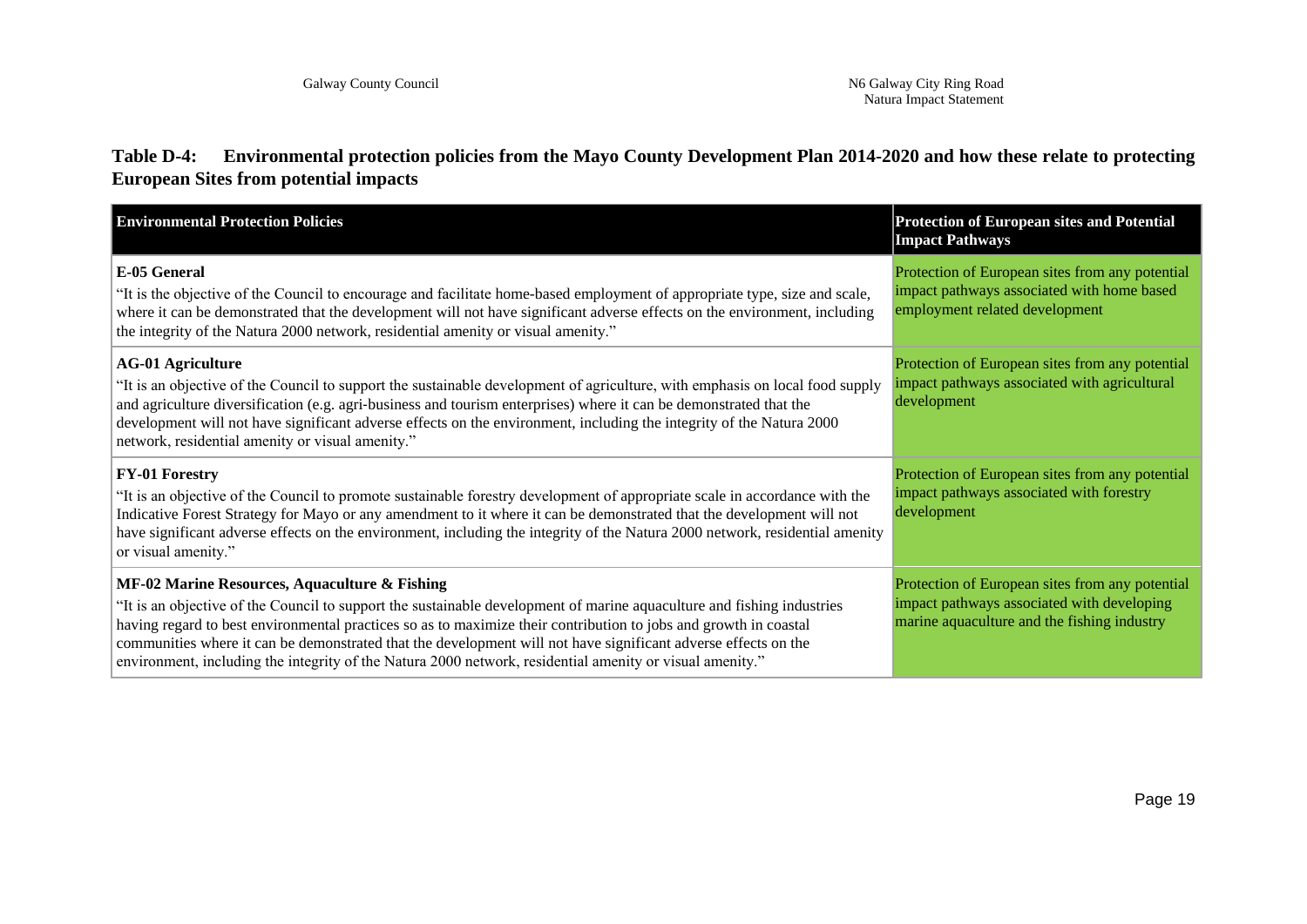| <b>Environmental Protection Policies</b>                                                                                                                                                                                                                                                                                                                                                                                                                                                                                                                                               | <b>Protection of European sites and Potential</b><br><b>Impact Pathways</b>                                                                                                                                                                                                      |
|----------------------------------------------------------------------------------------------------------------------------------------------------------------------------------------------------------------------------------------------------------------------------------------------------------------------------------------------------------------------------------------------------------------------------------------------------------------------------------------------------------------------------------------------------------------------------------------|----------------------------------------------------------------------------------------------------------------------------------------------------------------------------------------------------------------------------------------------------------------------------------|
| <b>TM-01 Tourism</b><br>"It is an objective of the Council to support and promote sustainable tourism development, accessible to all throughout the<br>County and to work in partnership with tourism organisations, and adjoining Local Authorities where necessary, in securing<br>the development of tourism enterprises and infrastructure in suitable locations where it can be demonstrated that the<br>development will not have significant adverse effects on the environment, including the integrity of the Natura 2000<br>network, residential amenity or visual amenity." | Protection of European sites from any potential<br>impact pathways associated with tourism<br>development                                                                                                                                                                        |
| <b>EI-01 Extractive Industries</b><br>"It is an objective of the Council to ensure that the development of aggregate resources (stone and sand/gravel deposits) is<br>carried out in a manner which minimises effects on the environment, including the Natura 2000 network, amenities,<br>infrastructure and the community, and has full regard to the principles of sustainability."                                                                                                                                                                                                 | Protection of European sites from any potential<br>impact pathways associated with development<br>linked to the extractives industry                                                                                                                                             |
| <b>RE-02 Renewable Energy</b><br>"It is an objective of the Council to identify at least one renewable energy hub in the County which will allow for the<br>development of renewable energy devices and associated infrastructure/vessels/equipment and deployment of the same<br>having regard to the needs of the industry while ensuring no adverse impact on the environment including Natura 2000<br>sites."                                                                                                                                                                      | Protection of European sites from any potential<br>impact pathways associated with development<br>linked to renewable energy infrastructure                                                                                                                                      |
| <b>I-01 General</b><br>"It is an objective of the Council to provide, or facilitate the provision of, all infrastructure projects set out in Table 3, with<br>priority given to infrastructure serving the Linked-Hub and Key Towns or areas where significant environmental or safety<br>issues are evident and require the particular infrastructure to solve the issues and where it can be demonstrated that the<br>development will not have significant adverse effects on the environment, the integrity of the Natura 2000 network or<br>visual amenity."                      | Protection of European sites from any potential<br>impact pathways associated with the listed<br>infrastructure development – roads parking,<br>pedestrian and cycle facilities, rail, bus and air<br>transport, and port, water, waste and<br>telecommunications infrastructure |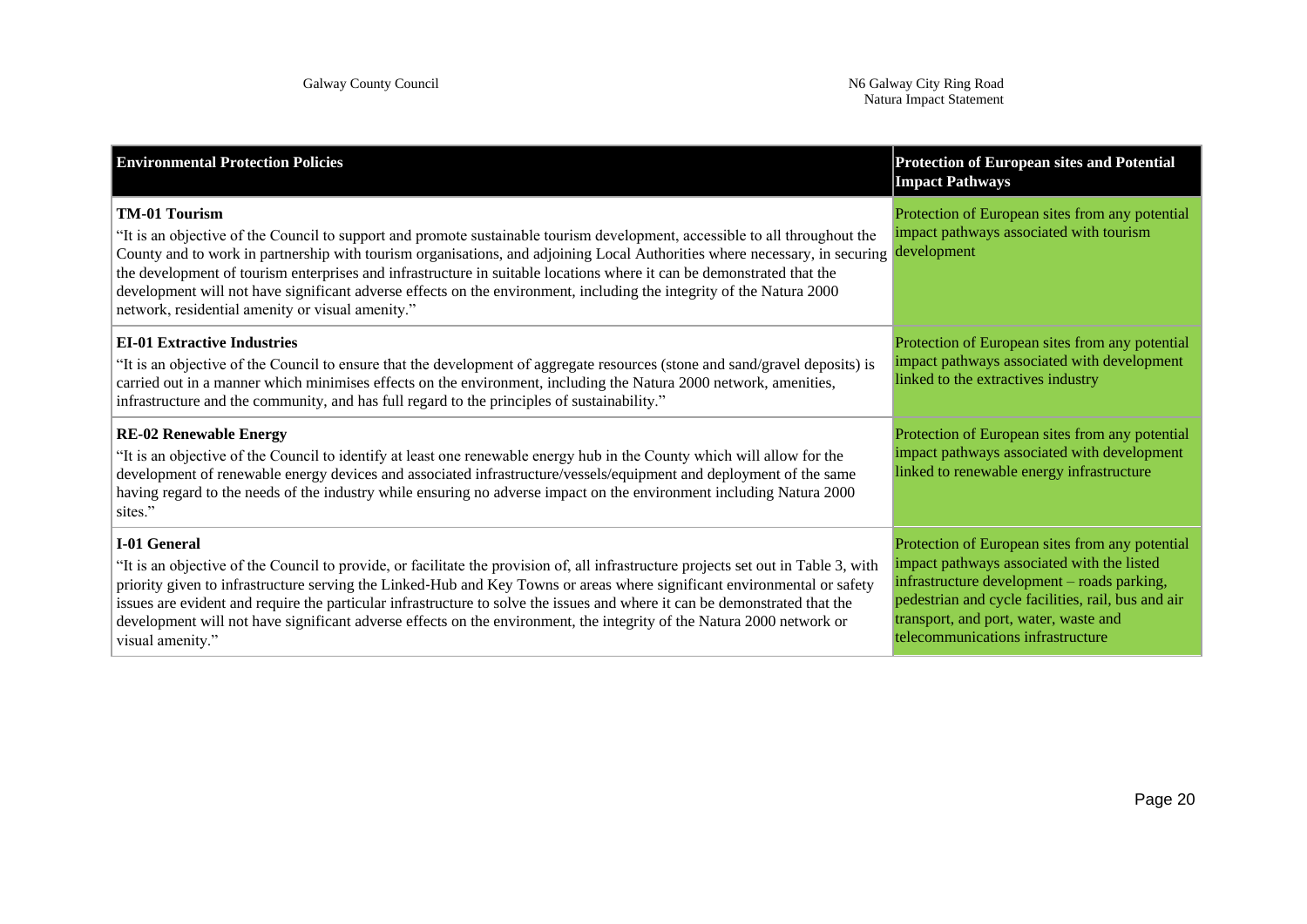| <b>Environmental Protection Policies</b>                                                                                                                                                                                                                                                                                                                                                                                                                                                                                                                                                                                                                                                                                                                                                                                                                                                                                          | <b>Protection of European sites and Potential</b><br><b>Impact Pathways</b>                                                           |
|-----------------------------------------------------------------------------------------------------------------------------------------------------------------------------------------------------------------------------------------------------------------------------------------------------------------------------------------------------------------------------------------------------------------------------------------------------------------------------------------------------------------------------------------------------------------------------------------------------------------------------------------------------------------------------------------------------------------------------------------------------------------------------------------------------------------------------------------------------------------------------------------------------------------------------------|---------------------------------------------------------------------------------------------------------------------------------------|
| <b>RD-02 Roads</b><br>"It is an objective of the Council to support improvements to the existing National Road and Regional Road network<br>including road schemes and by-passes where it can be demonstrated that the development will not have significant adverse<br>effects on the environment, the integrity of the Natura 2000 network or visual amenity."                                                                                                                                                                                                                                                                                                                                                                                                                                                                                                                                                                  | Protection of European sites from any potential<br>impact pathways associated with road<br>infrastructure                             |
| <b>RD-03 Roads</b><br>"It is an objective of the Council, in co-operation with the Department of Environment, Community and Local Government,<br>to continue with the strengthening and improvement of the local road network including links, by-passes and relief roads,<br>with priority given to those serving the Linked-Hub and Key Towns and interconnection between such settlements, where it<br>can be demonstrated that the development will not have significant adverse effects on the environment or Natura 2000<br>network."                                                                                                                                                                                                                                                                                                                                                                                       |                                                                                                                                       |
| <b>PP-01 Parking Provision</b><br>"It is an objective of the Council to support and facilitate the provision of public parking facilities at appropriate locations,<br>including the provision of bus parking facilities within and on the edge of towns and villages, and at appropriate scenic<br>viewing points and scenic routes where it can be demonstrated that the development will not have significant adverse<br>effects on the environment, including the integrity of the Natura 2000 network, residential or visual amenity."                                                                                                                                                                                                                                                                                                                                                                                       | Protection of European sites from any potential<br>impact pathways associated with providing<br>public parking                        |
| <b>PC-01 Pedestrians &amp; Cyclists</b><br>"It is an objective of the Council to encourage and facilitate the maintenance and further development of the public footpath<br>network, public rights of way, walking and cycling routes and associated infrastructure, including the provision of bicycle<br>racks in all towns and villages, in the County, including where possible the retrofitting of cycle and pedestrian routes into<br>the existing urban road network, by carrying out works in accordance with the National Transport Authority's National<br>Cycle Manual and to support the establishment of a network of interlinked cycle ways and walk ways in the County and the<br>adjoining Counties, having regard to best practice standards and where it can be demonstrated that the development will not<br>have significant adverse effects on the environment or the integrity of the Natura 2000 network." | Protection of European sites from any potential<br>impact pathways associated with providing<br>pedestrian and cycling infrastructure |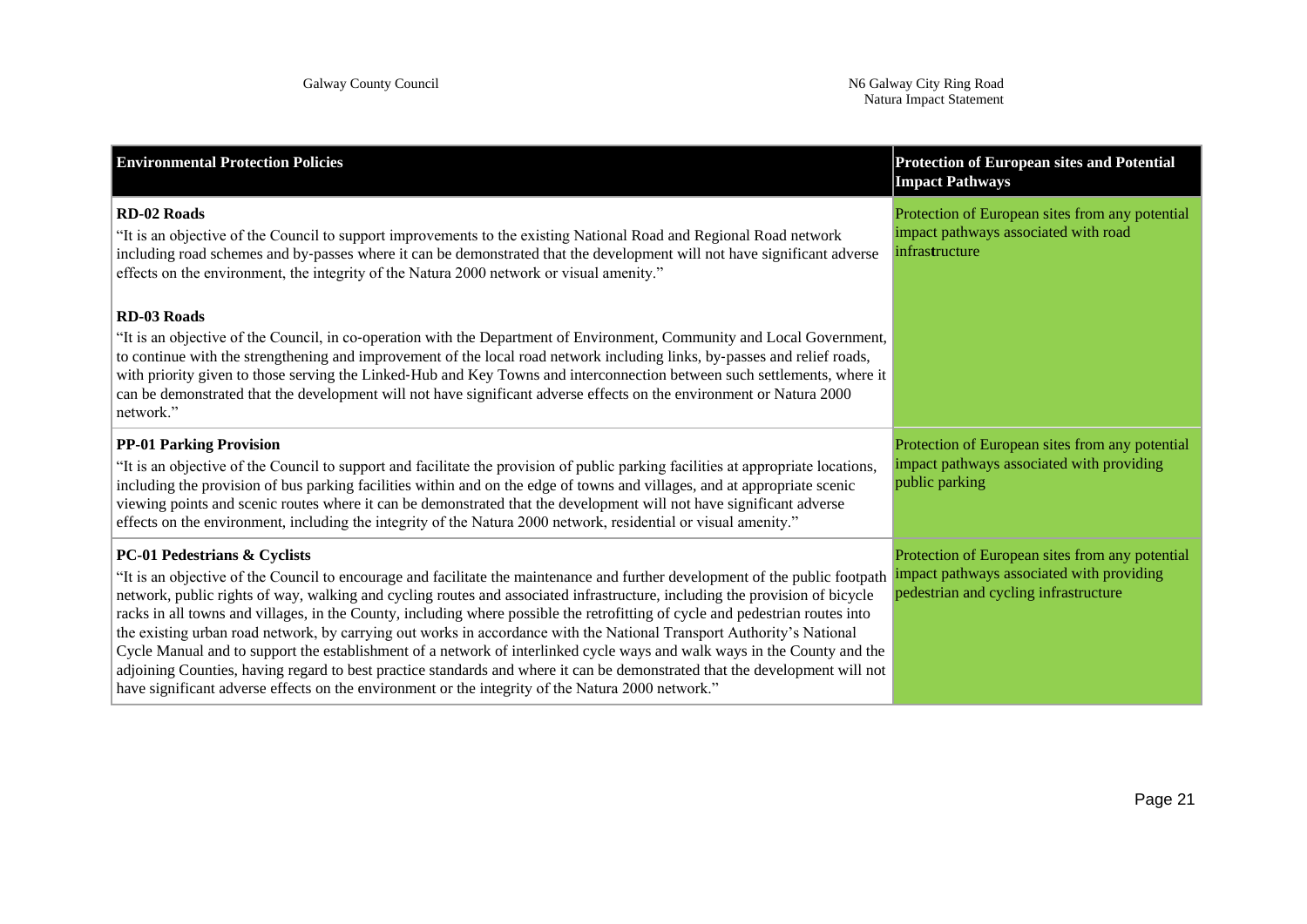| <b>Environmental Protection Policies</b>                                                                                                                                                                                                                                                                                                                                                                                                                                                                                                                                                                 | <b>Protection of European sites and Potential</b><br><b>Impact Pathways</b>                                                  |
|----------------------------------------------------------------------------------------------------------------------------------------------------------------------------------------------------------------------------------------------------------------------------------------------------------------------------------------------------------------------------------------------------------------------------------------------------------------------------------------------------------------------------------------------------------------------------------------------------------|------------------------------------------------------------------------------------------------------------------------------|
| RL-01 Rail<br>"It is an objective of the Council to support and encourage the provision of a high-quality rail network and service<br>(including commuter services) and ancillary works for passenger and freight carriage to, from and within the County,<br>including the re-opening of the Western Rail Corridor where it can be demonstrated that the development will not have<br>significant adverse effects on the environment including the integrity of the Natura 2000 network."                                                                                                               | Protection of European sites from any potential<br>impact pathways associated with providing rail<br>infrastructure          |
| <b>BS-01 Bus</b><br>"It is an objective of the Council to support the provision of public and private bus services, including the Rural Transport<br>Programme, in the County by:<br>Encouraging appropriate and sustainable development patterns that will support the provision of services; and<br>(a)<br>Supporting the provision of bus shelters and park & ride facilities at appropriate locations in the County where it<br>(b)<br>can be demonstrated that the development will not have significant adverse effects on the environment including<br>the integrity of the Natura 2000 network." | Protection of European sites from any potential<br>impact pathways associated with providing bus<br>infrastructure           |
| <b>AT-04 Air Transport</b><br>"It is an objective of the Council to ensure any development associated with light aircraft/helicopter activity is located in<br>areas that avoid significant adverse effects on the environment, the integrity of the Natura 2000 network and residential<br>amenity."                                                                                                                                                                                                                                                                                                    | Protection of European sites from any potential<br>impact pathways associated with providing air<br>transport infrastructure |
| PH-01 Ports, Harbours and Piers<br>"It is an objective of the Council to develop and improve ports, harbours, piers, slipways and associated shore facilities and<br>access, including those that can be shared by leisure, tourism, fishing, renewable energy and aquaculture, where it can be<br>demonstrated that the development will not have significant adverse effects on the environment including the integrity of<br>the Natura 2000 network."                                                                                                                                                | Protection of European sites from any potential<br>impact pathways associated with providing<br>port/harbour infrastructure  |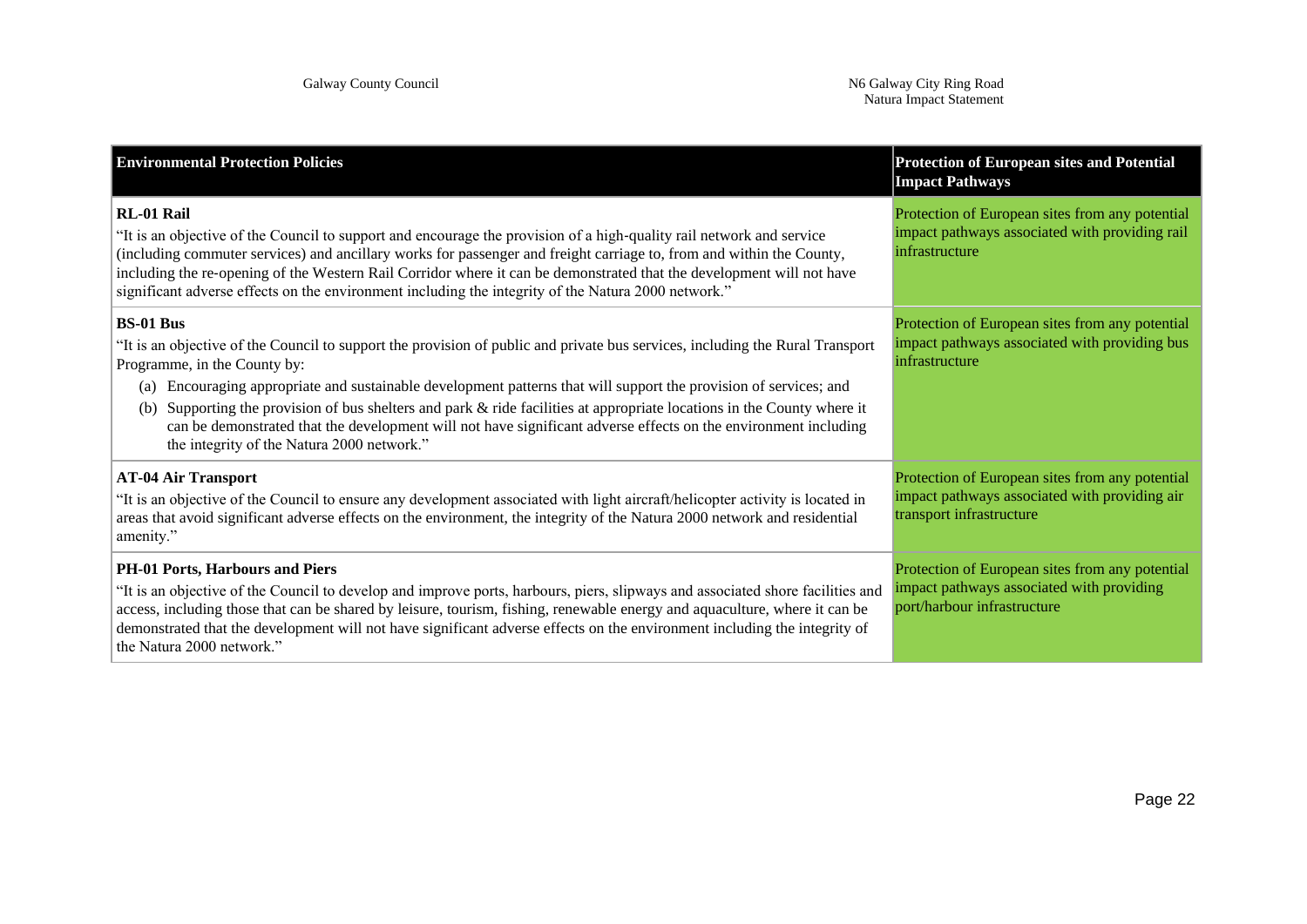| <b>Environmental Protection Policies</b>                                                                                                                                                                                                                                                                                                                                                                                                                                                                                                                                                                                                             | <b>Protection of European sites and Potential</b><br><b>Impact Pathways</b>                                                                                                      |
|------------------------------------------------------------------------------------------------------------------------------------------------------------------------------------------------------------------------------------------------------------------------------------------------------------------------------------------------------------------------------------------------------------------------------------------------------------------------------------------------------------------------------------------------------------------------------------------------------------------------------------------------------|----------------------------------------------------------------------------------------------------------------------------------------------------------------------------------|
| <b>WS-01 Water Services</b><br>"It is an objective of the Council to ensure the provision of an adequate level of water services infrastructure throughout the<br>County to meet domestic, commercial, industrial and other needs, having regard to the Core Strategy and Settlement<br>Strategy of this Plan, the Water Services Investment Programme, the Rural Water Programme and where it can be<br>demonstrated that the development will not have significant adverse effects on the environment including the integrity of<br>the Natura 2000 network."                                                                                      | Protection of European sites from any potential<br>impact pathways associated with providing<br>water service infrastructure                                                     |
| WL-01 Waste – "It is an objective of the Council to implement the Regional Waste Management Plan for the Connaught<br>Region (as amended) or replacement plan with particular emphasis on reuse, recycling and disposal of residual waste in the<br>most appropriate manner where it can be demonstrated that the development will not will not have significant adverse<br>effects on the environment, the integrity of the Natura 2000 network, residential or visual amenity."                                                                                                                                                                    | Protection of European sites from any potential<br>impact pathways associated with providing<br>waste infrastructure                                                             |
| <b>TC-01 Information and Communication Technology</b> – "It is an objective of the Council to support and facilitate the<br>delivery of high capacity ICT infrastructure, broadband networks and digital broadcasting in the County having regard to<br>the Government Guidelines Telecommunications Antennae and Support Structures-Guidelines for Planning Authorities<br>1996 (DoEHLG) and Circular Letter PL 07/12 and where it can be demonstrated that the development will not have<br>significant adverse effects on the environment including the integrity of the Natura 2000 network."                                                    | Protection of European sites from any potential<br>impact pathways associated with providing<br>telecommunications infrastructure                                                |
| <b>CC-01 Climate Change</b><br>"It is an objective of the Council to support the National Climate Change Strategy and methods of reducing anthropogenic<br>greenhouse gases on an ongoing basis through implementation of supporting objectives in this Plan, particularly those<br>supporting use of alternative and renewable energy sources, sustainable transport, air quality, coastal zone management,<br>flooding and soil erosion and promotion of the retention of, and planting of trees, hedgerows and afforestation subject to no<br>significant adverse effects on the environment including the integrity of the Natura 2000 network." | Protection of European sites from any potential<br>impact pathways associated with plans or<br>projects implemented in support of the national<br><b>Climate Change Strategy</b> |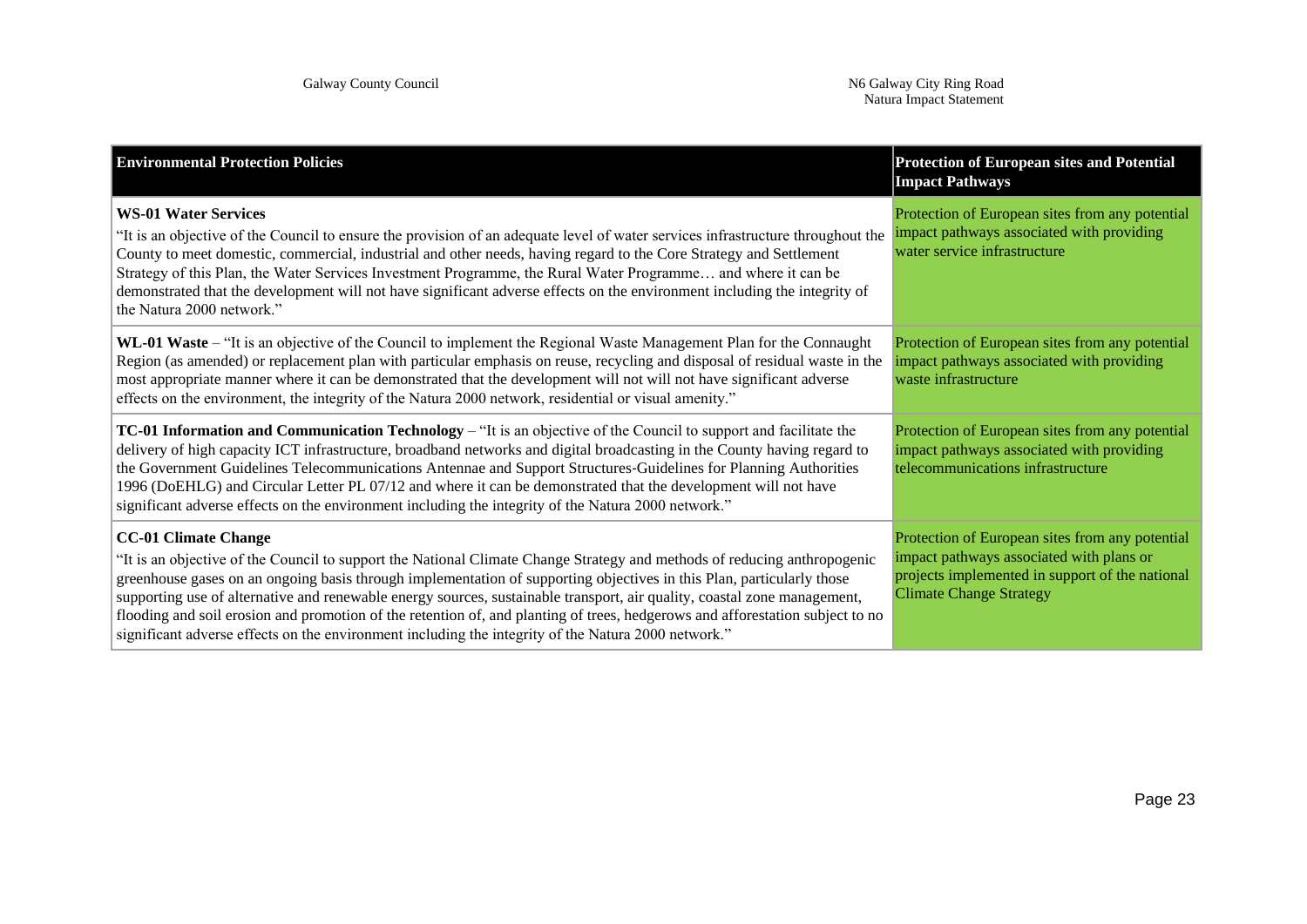| <b>Environmental Protection Policies</b>                                                                                                                                                                                                                                                                                                                                                                                                                                                                                                                                                                                                                                                                                                                                                                                                                                                                                                                                                                                                                                                                                                                                                                                                                                                                                                                                                                                                                                                                                                                                                                                                          | <b>Protection of European sites and Potential</b><br><b>Impact Pathways</b>                                                                                                        |
|---------------------------------------------------------------------------------------------------------------------------------------------------------------------------------------------------------------------------------------------------------------------------------------------------------------------------------------------------------------------------------------------------------------------------------------------------------------------------------------------------------------------------------------------------------------------------------------------------------------------------------------------------------------------------------------------------------------------------------------------------------------------------------------------------------------------------------------------------------------------------------------------------------------------------------------------------------------------------------------------------------------------------------------------------------------------------------------------------------------------------------------------------------------------------------------------------------------------------------------------------------------------------------------------------------------------------------------------------------------------------------------------------------------------------------------------------------------------------------------------------------------------------------------------------------------------------------------------------------------------------------------------------|------------------------------------------------------------------------------------------------------------------------------------------------------------------------------------|
| <b>WQ-01 Water Quality</b><br>"It is an objective of the Council to implement the Western River Basin District Management Plan "Water Matters" 2009-<br>2015 to ensure the protection, restoration and sustainable use of all waters in the County, including rivers, lakes, ground<br>water, coastal and transitional waters, and to restrict development likely to lead to deterioration in water quality or<br>quantity."                                                                                                                                                                                                                                                                                                                                                                                                                                                                                                                                                                                                                                                                                                                                                                                                                                                                                                                                                                                                                                                                                                                                                                                                                      | Protection of European sites from habitat<br>degradation, and any associated species impacts,<br>as a result of effects on surface water,<br>groundwater or the marine environment |
| <b>NH-01 Natural Heritage</b><br>"It is an objective of the Council to protect, enhance, conserve and, where appropriate restore:<br>Candidate Special Areas of Conservation, Special Areas of Conservation, Special Protection Areas, Natural Heritage pathways<br>a)<br>Areas and proposed National Heritage Areas, Statutory Nature Reserves, Ramsar Sites and Biogenetic Reserves,<br>including those listed in the Environmental Report documenting the Strategic Environmental Assessment of this plan<br>and any modifications or additional areas that may be so designated during the lifetime of the plan.<br>Natural habitats and plant and animal species identified under the Habitats Directive, Birds Directive, Wildlife Act<br>b)<br>and the Flora Protection Order, or any other relevant legislation that may be implemented during the lifetime of the<br>plan.<br>Bogs, fens and turloughs listed in the Environmental Report documenting the Strategic Environmental Assessment<br>C)<br>of this plan.<br>The conservation value of disused railway lines, waterways, walkways etc. notwithstanding that some of these items<br>d)<br>(e.g. disused rail lines) may be developed at some future date as part of the County's infrastructure where it can be<br>demonstrated that the development will not have significant adverse effects on the environment including the integrity<br>of the Natura 2000 network.<br>Surface waters, aquatic and wetland habitats and freshwater and water-dependent species through the implementation<br>e)<br>of all appropriate and relevant Directives and transposed legislation." | Protection, enhancement and conservation of<br>European sites from any potential impact                                                                                            |
| <b>NH-03 Natural Heritage</b><br>"It is an objective of the Council to implement Article 6(3) and 6(4) of the EU Habitats Directive, by screening all plans and projects for<br>appropriate assessment and to ensure those with potential to have significant effects on the integrity of Natura 2000 or European Sites<br>(cSACs, SPAs), whether directly (in situ), indirectly (ex-situ) or in combination with other plans or projects, are subject to an appropriate<br>assessment and the preparation of an NIR or NIS in order to inform decision making."                                                                                                                                                                                                                                                                                                                                                                                                                                                                                                                                                                                                                                                                                                                                                                                                                                                                                                                                                                                                                                                                                  | Protection of European sites in considering and<br>consenting proposed plans or projects                                                                                           |